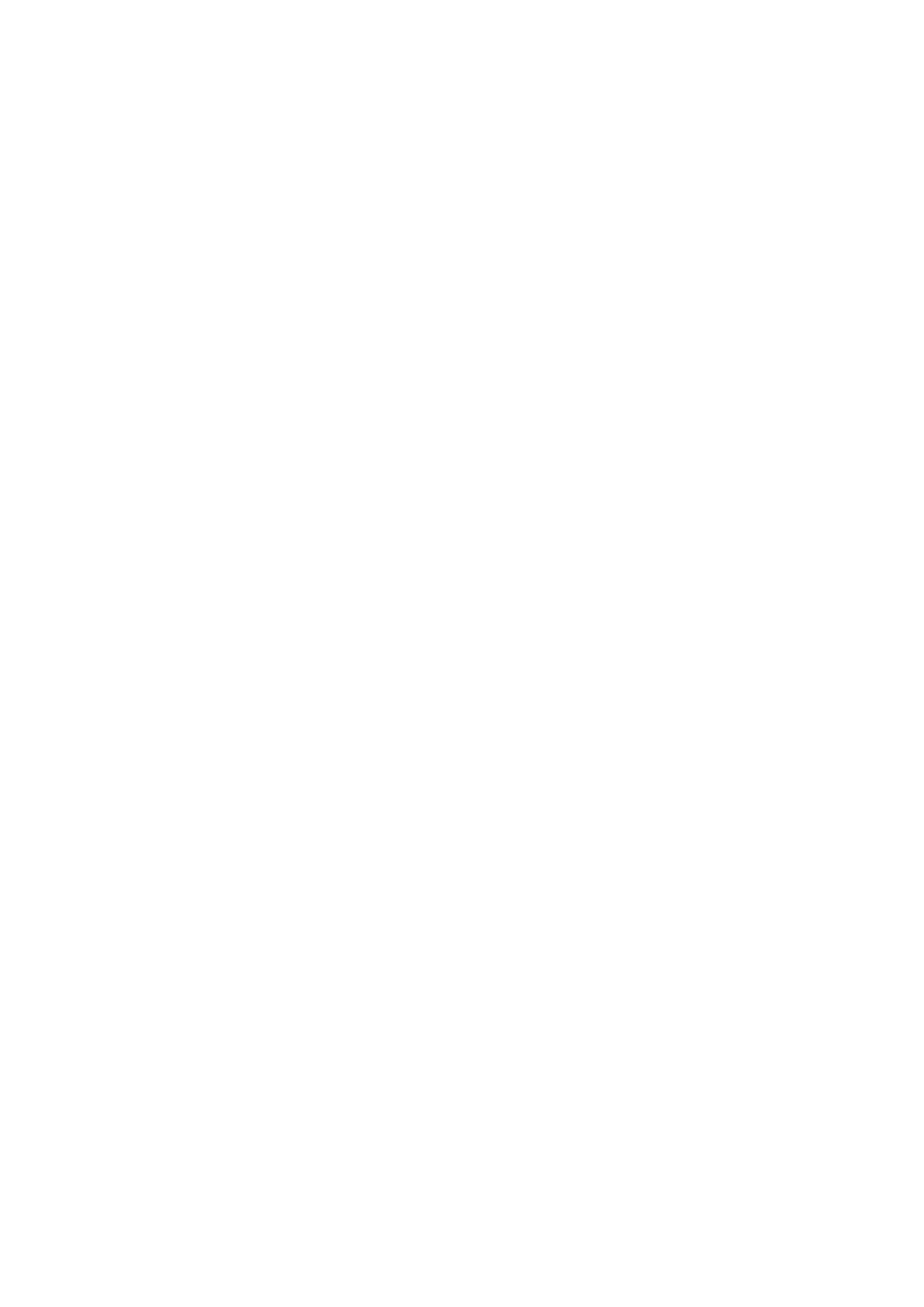

Swedish University of Agricultural Sciences Faculty of Veterinary Medicine and Animal Science Department of Animal Breeding and Genetics

# **Prevalence of congenital defects in Swedish Hampshire, Landrace and Yorkshire pig breeds and opinions on their prevalence in Swedish commercial herds**

Förekomst av medfödda missbildningar hos grisraserna hampshire, lantras och yorkshire och åsikter om förekomsten av missbildningar i svenska bruksbesättningar

*Petra Mattsson*

**Supervisor:** Nils Lundeheim, SLU, Department of Animal Breeding and Genetics **Examiner:**

Lotta Rydhmer, SLU, Department of Animal Breeding and Genetics

**Credits:** 30 HEC **Course title:** Degree project in Animal Science **Course code:** EX0339 **Programme:** Agriculture Programme - Animal Science **Level:** Advanced, A2E

**Place of publication:** Uppsala **Year of publication:** 2011 **Cover picture:** M.T. See **Name of series:** Examensarbete 340 Department of Animal Breeding and Genetics, SLU **On-line publication:** http://epsilon.slu.se

**Key words:** congenital defects, health trait, registration accuracy, interview, breeding program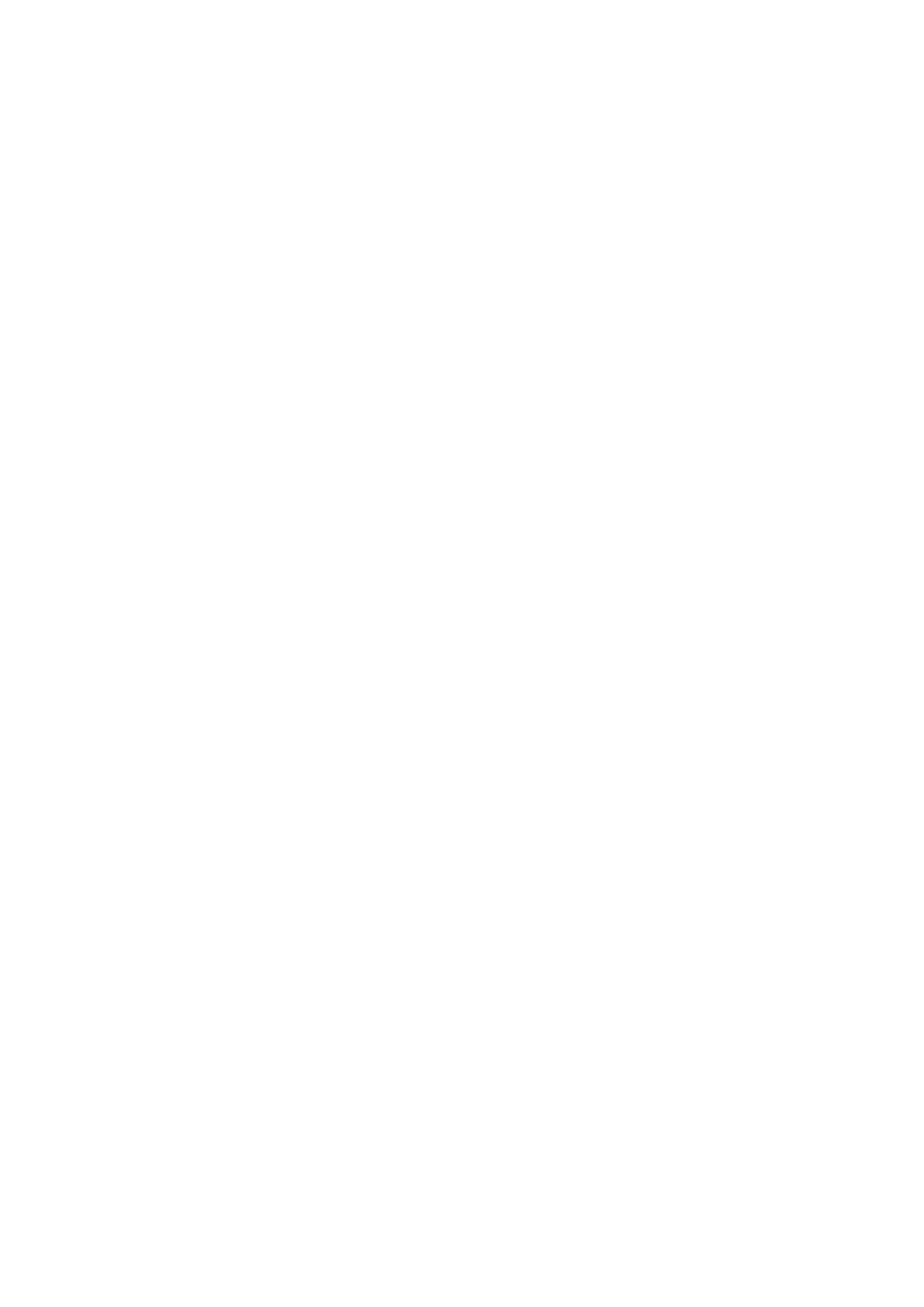# **Table of content**

| Correlation between prevalence of cryptorchidism and scrotal hernia18 |  |
|-----------------------------------------------------------------------|--|
|                                                                       |  |
|                                                                       |  |
|                                                                       |  |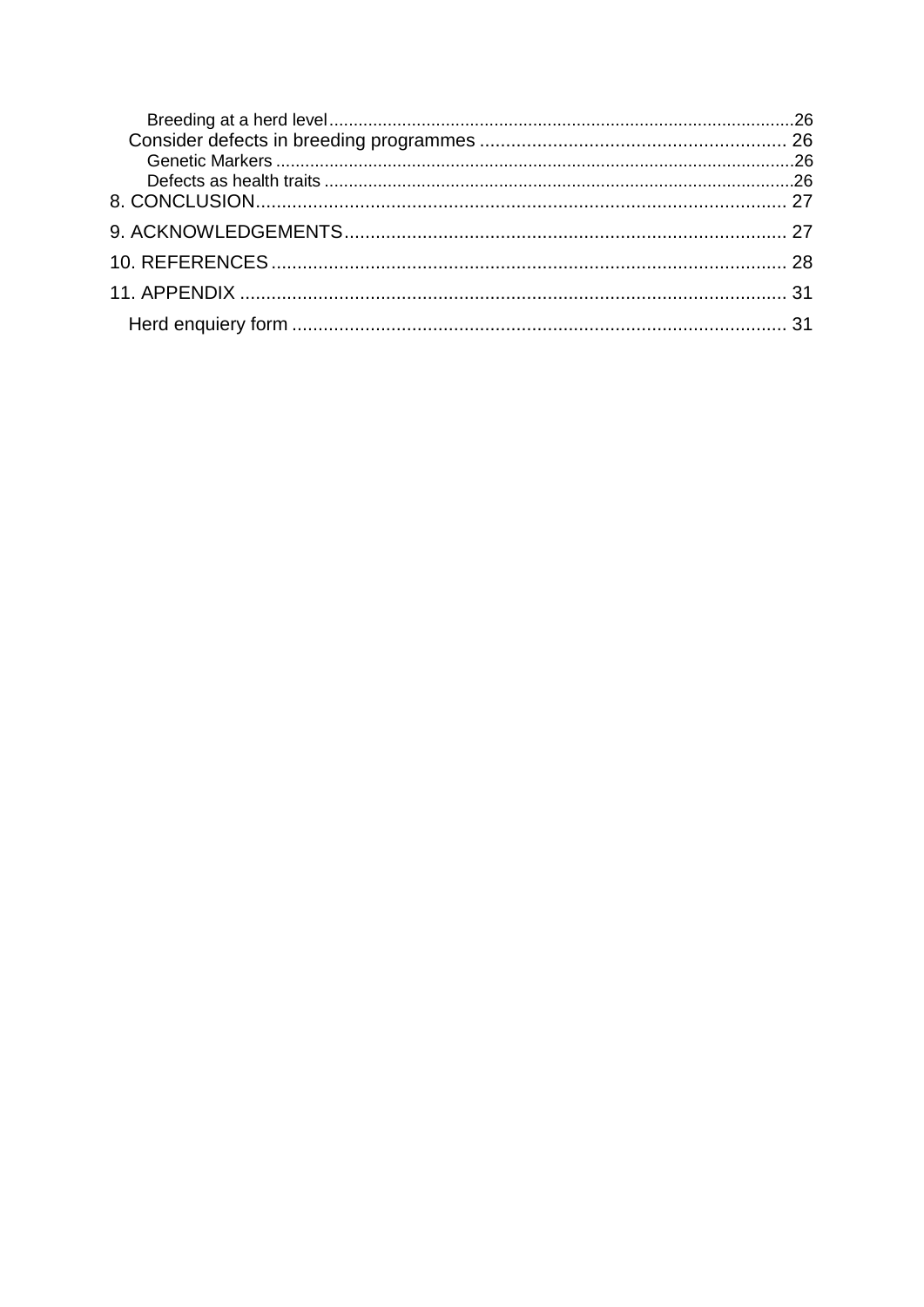### <span id="page-6-0"></span>**1. SAMMANFATTNING**

Navelbråck, pungbråck, kryptorchism, knipta ryggar, fläkta grisar, sluten ändtarm, tvekönthet och skakande grisar är missbildningar som förekommer bland grisar. Syftet med denna studie är att beskriva och skatta förekomsten av dessa missbildningar samt att skatta arvbarheten för pungbråck och kryptorchism i renrasig svensk hampshire, lantras och yorkshire. Information och åsikter gällande missbildningar i bruksbesättningar har även samlats in.

En låg andel missbildade grisar är viktigt både ur ett djurvälfärdsperspektiv och ur ett ekonomiskt perspektiv. Noggrann registrering av förekomsten av defekta grisar i kullarna har en avgörande roll för att kunna selektera mot defekter. Kopplat till detta är även frågan om defekter nedärvs.

Under sommaren och hösten 2008 analyserades data från Nordic Genetics databas med registrerade defekter under perioden januari 2000 till oktober 2007. Data från 15 renrasiga besättningar, med minst 400 producerade renrasiga kullar under perioden, med totalt 19 308 kullar inkluderades i analysen. Effekter av ras, besättning, säsong, kullnummer och kullstorlek analyserades statistiskt. Galtarnas effekt på förekomsten av defekter, som far eller morfar i kullarna, studerades.

Resultatet visar att den registrerade förekomsten av defekter varierade mellan de renrasiga besättningarna. Medelförekomsten av kullar med minst en defekt gris var 7,0 % för hampshirekullarna, 12,0% för lantraskullarna och 16,8 % för yorkshirekullarna. Kryptorchism var den vanligaste defekten i hampshire (4,3 %) och yorkshire (8,3 %), pungbråck var vanligast i lantras (6,5 %). Det fanns signifikanta effekter av ras och besättning och signifikanta samspel mellan ras och år för förekomsten av pungbråck och kryptorchism. Förekomsten av pungbråck och kryptorchism varierade beroende på kullnummer och i vilken månad kullen var född. När kullstorleken ökade, ökade även andelen kullar med defekta grisar. För lantras- och yorkshiregaltar fanns en positiv korrelation mellan förekomsten av kryptorchism i kullen när galten varit far och morfar, 0,4 för lantrasgaltar och 0,3 för yorkshiregaltar. Hos yorkshiregaltar fanns en positiv korrelation även för pungbråck, 0,3. De skattade arvbarheterna var generellt sett låga  $\left($ <0,1).

17 bruksbesättningar med erkänt hög kunskapsnivå besöktes och lantbrukarna intervjuades under augusti och september 2008. Intervjuerna från bruksbesättningarna sammanställdes och förekomsten av defekter hos de levande födda grisarna beräknades. I besättningarna uppgav man att man såg de allra flesta defekta grisarna vid grisning, tandslipning och kastrering. Grisar med navelbråck och knipta ryggar sågs vid senare ålder. Fläkta grisar beräknades vara den vanligast förekommande defekten (4 % av alla levande födda grisar) näst följt av navelbråck (2 % av alla tillväxtgrisar). Navelbråck beskrevs som den mest besvärliga defekten beroende på försämrad tillväxt, problem att leverera till slaktgrisuppfödare eller slakteri och framförallt på grund av försämrad djurvälfärd för dessa grisar. I bruksbesättningarna upplevde man att förekomsten av navelbråck hade ökat de senaste två åren. Defekter i navelregionen är komplexa och behöver studeras mer.

I Norge har avelsorganisationen Norsvin inkluderat information om navelbråck, pungbråck och kryptorchism i avelsprogrammet för norsk lantras och duroc. Den stora variationen i förekomsten av defekter i de svenska renrasiga besättningarna visar på att det troligen finns skillnader i noggrannhet vid registreringen av dessa defekter. Om fler besättningar registrerade förekomsten av defekter kunde de viktigaste defekterna inkluderas i avelsprogrammet som hälsoegenskaper. Inför framtiden finns hoppet att selektion mot missbildningar kan ske med hjälp av genetiska markörer.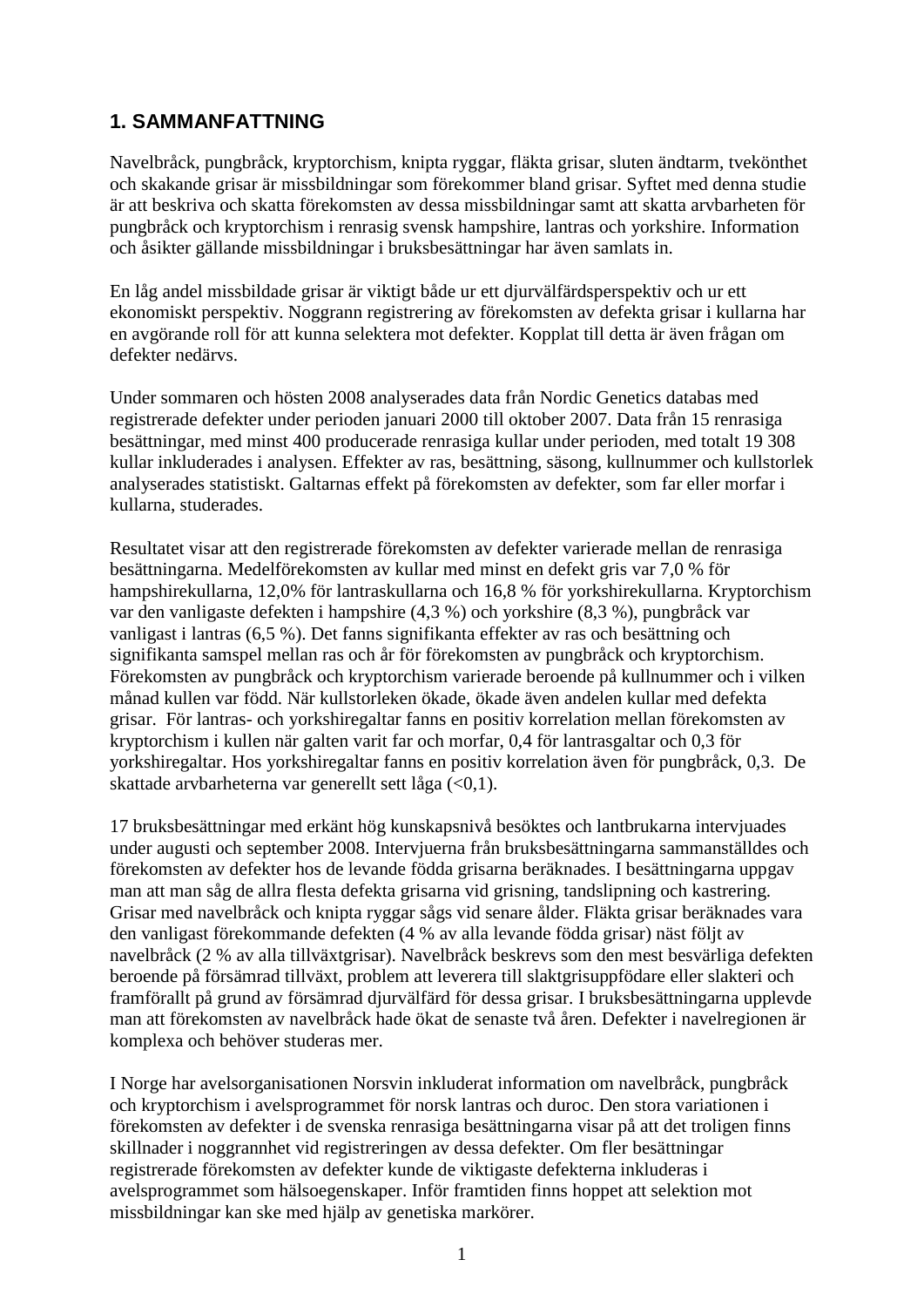# <span id="page-7-0"></span>**2. ABSTRACT**

This study concerns congenital defects in pigs; umbilical and scrotal hernia, cryptorchidism, kyphosis, splay legs, anal atresia, intersexuality and congenital tremor. The aim was to describe and estimate the prevalence of these defects and estimate the heritability for the most frequent defects, scrotal hernia and cryptorchidism in purebred Swedish Hampshire, Landrace and Yorkshire populations. Furthermore, information and opinions from herdsmen in commercial herds was collected and analysed. A low proportion of congenital defect pigs is of importance both from animal welfare and economic point of view. The accuracy of registration of the presence of defects in the litters has a decisive role for the ability to select against these defects. Linked with that is also the question to what degree these defects have a hereditary background.

During summer and autumn 2008, data from Nordic Genetics' database of recorded defects for purebred litters born in the period January 2000 to October 2007 was analysed. Data from 15 purebred herds, 5 from each breed, with at least 400 purebred litters, with in total 19 308 litters were included in the analysis. Two statistical models were applied to the data. One included fixed effects of breed, herd, season and parity number and the other was expanded with the effect of litter size. The effect of the boars on the prevalence of scrotal hernia and cryptorchidism, as fathers or maternal grandfathers of the litters, was analysed.

The results show a variation of mean prevalence of congenital defects in purebred litters. The mean prevalence of any defect in litters was 7.0% in Hampshire, 12.0% in Landrace and 16.8% in Yorkshire. Cryptorchidism was the most common defect in Hampshire (4.3%) and Yorkshire (8.3%), and in Landrace (6.5%) scrotal hernia was most common. Significant effects of breed and herd and significant interactions between breed and year was found for scrotal hernia and cryptorchidism. Prevalence of scrotal hernia and cryptorchidism varied with parity number and month of birth. Prevalence increased with increasing litter size.

For Landrace and Yorkshire boars, positive correlations were found between the prevalence of cryptorchidism in the litters when the boar was used as father and maternal grandfather, 0.4 for Landrace and 0.3 for Yorkshire. For Yorkshire there were positive correlations also for scrotal hernia, 0.3. Estimated heritabilities were generally low  $(<0.1$ ).

17 commercial herds with known high level of skill were visited and the herdsmen were interviewed during August and September 2008. The data were summarized and estimations of prevalence of defects among live born piglets were done. The commercial herds did all report that they see most of the defect piglets during farrowing, at teeth grinding and castration. Umbilical hernias and pigs with kyphosis were found later in life. Most common defect was splay legs, with a prevalence of 4% of all piglets born alive. Umbilical hernia was found in about 2% of all growers. Umbilical hernias were pointed out to be a troublesome defect due to decreased growth, problems to deliver pigs with the defect and reduced animal welfare. An increase of umbilical hernias had been seen during the last two years. Defects in the umbilical region are complex and need to be investigated more.

In Norway defects have been included as health traits in the breeding program for Norwegian Landrace and Duroc. The large variation of prevalence of defects in the analysed Swedish purebred herds, within breeds, indicate a variation in accuracy of recording the defects. If more herds did record the prevalence of defects, the most important defects could be included in the breeding program. For the future, it might be possible to select against defects using genetic markers.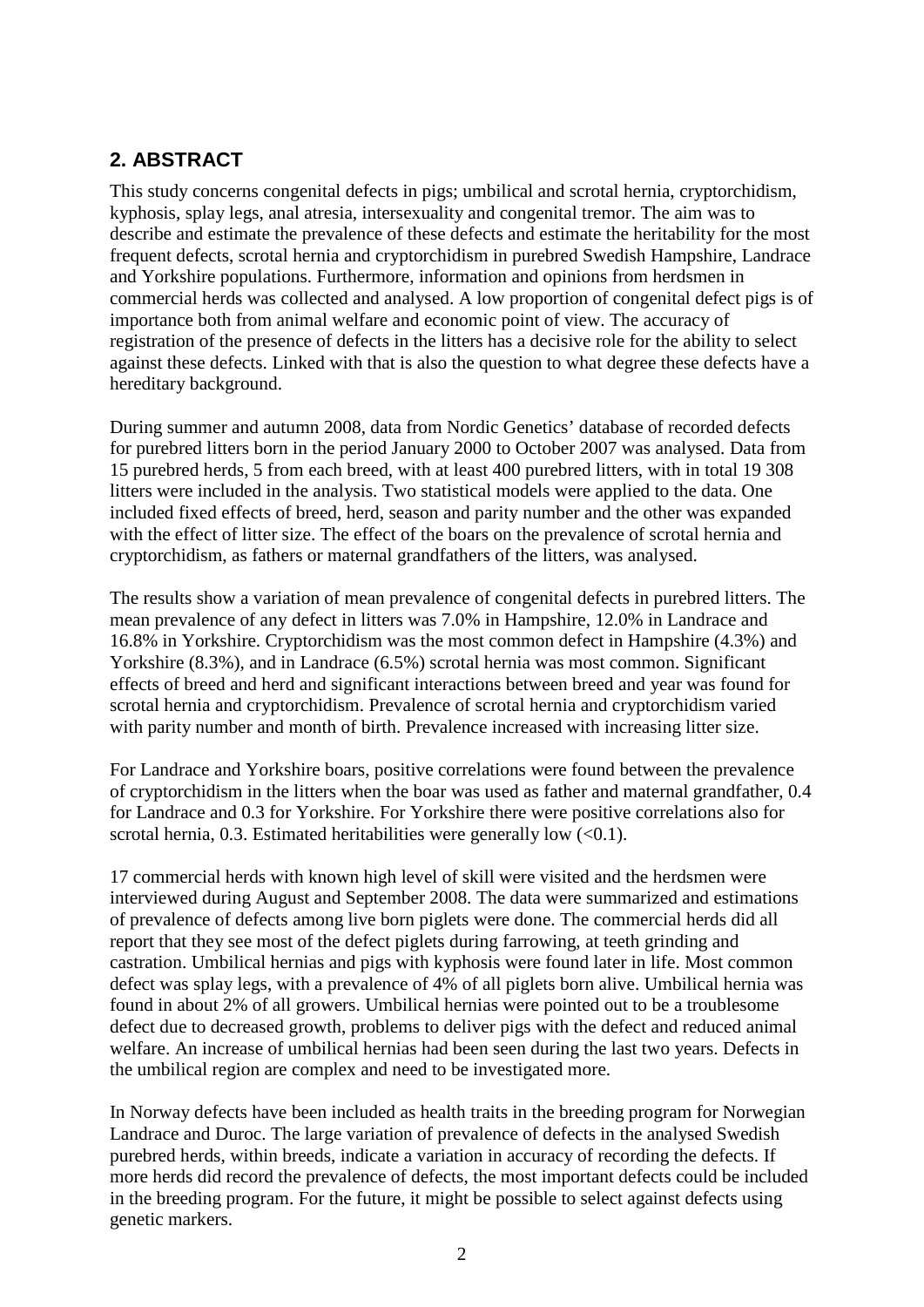### <span id="page-8-0"></span>**3. INTRODUCTION**

A low proportion of congenital defects among piglets is a general aim in pig production, both from animal welfare and economic point of view. Some malformed piglets die before birth, but most are born alive. The question for the herdsmen is whether these piglets should be euthanized immediately after birth, if they should be raised without any measures, or if some correction measures should be done.

Swedish pig production can be divided in specialized production, farrow-to-finish production and sow pools. Farrow-to-finish production is characterized by raising fattening pigs at the farm where they are born. Specialized production is characterized by farms with sows raising growers and selling 25 kg's growers to specialized fattening pig producers. Specialized farms with contracts between piglet producing and fattening pig herds are considered to be external farrow-to-finish. In sow pools, pregnant sows are rented from a central unit to contracted satellite herds, and the sows are, after farrowing and weaning, sent back to the central unit for next reproduction cycle.

Most pig breeding programs have a hierarchical structure, and the selection is performed at the top of the pyramid. The accuracy of registration of the presence of defects in the litters has a decisive role for the ability to select against these defects. Linked with that is also the question to what degree these defects have a hereditary background. Purebred and multiplier herds contracted to the Swedish breeding company Nordic Genetics (NG) have to register defects which are observed in the litters, in purebred as well as in crossbred litters. Recorded congenital defects in the Swedish pig breeding are: umbilical and scrotal hernia, cryptorchidism, kyphosis/humpy back, splay legs, anal atresia, intersexuality, congenital trembling syndrome and miscellaneous.

The aims of this study were to:

- Review literature on congenital defects observed among piglets.
- Describe and estimate the prevalence and causes of variation of defects within the Swedish Hampshire, Landrace and Yorkshire breeds.
- Describe and analyze the variation between boars on the prevalence of the most common congenital defects, cryptorchidism and scrotal hernia in Swedish Hampshire, Landrace and Yorkshire.
- Estimate heritability for the most frequent congenital defects.
- Collect information and opinions about the prevalence of, and the herdsmen's attitude to, congenital defects in commercial pig production.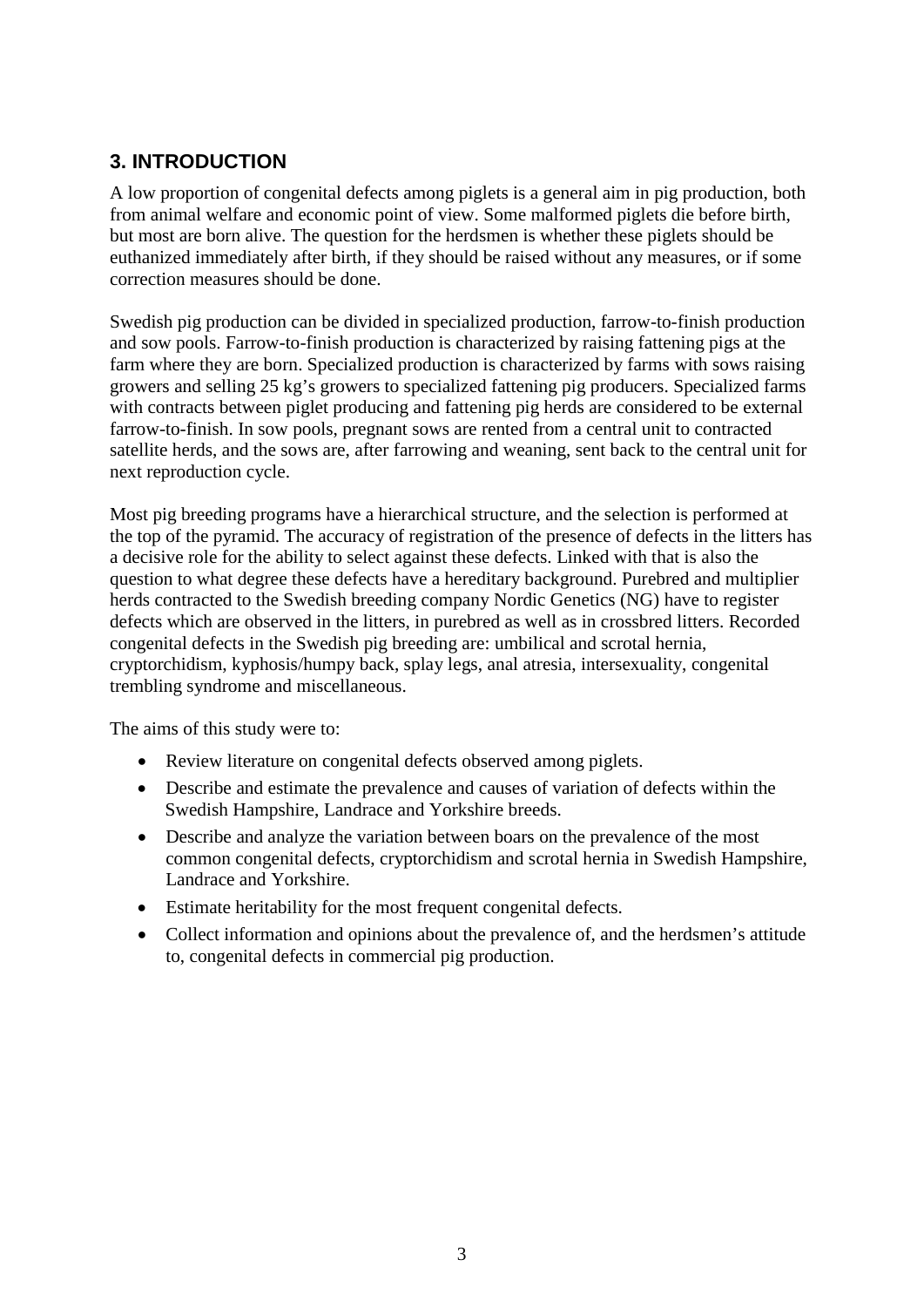# <span id="page-9-0"></span>**4. LITERATURE REVIEW**

Prevalence of defects are presented in different ways in different studies. Some studies express the prevalence as number or percentage of total number born pigs or number born alive, others as percentage of litters with the defect. Cryptorchidism and scrotal hernia are defects found only in male pigs and the prevalence are in some studies expressed as percentage of all pigs born and in some studies as percentage of male pigs born. Some defects included in this study are illustrated in fig 1.

### <span id="page-9-1"></span>**Congenital Defects**

#### <span id="page-9-2"></span>Hernia

Most common hernias in pigs are hernias involving the abdomen (Warwick, 1928; Ingwersen, 1998). A protrusion of part of the intestines or any other internal organ through an opening of the body wall is defined as hernia. Hernias may be observed on the newborn piglet or in some cases the defect appears later in life. The mode of inheritance of hernias is not well known.

#### <span id="page-9-3"></span>Umbilical hernia

During foetal life, the foetus is connected via the umbilical cord to the placenta. The umbilical cord breaks after birth and the umbilical ring normally closes. If the ring remains open or closes incompletely, a risk for umbilical hernia occurs (Warwick, 1928; Ingwersen, 1998). The size of the hernia depends on the size of the umbilical defect and the amount of internal organs that has passed through the umbilical ring. The diagnosis of hernia is complex. Ingwersen (1998) suggest that a genuine umbilical hernia is reducible. If the hernia is irreducible there is a potential for an umbilical abscess being present. In cattle and swine, umbilical hernias and umbilical abscesses are often seen together. In calves some success in reducing the prevalence of the defect has been made by bandaging the navel for 3-4 weeks after birth (Ingwersen, 1998).

In pigs, most umbilical hernias are diagnosed during week 7-14 in life (Searcy-Bernal & Gardner, 1994; Rutten-Ramos & Deen, 2006). Pigs with the defect have a lower daily weight gain compared to non affected pigs (Straw *et al*., 2008).

### <span id="page-9-4"></span>Inguinal and scrotal hernia

An inguinal hernia is defined by hernial content in the inguinal canal; scrotal hernia is defined as abdominal organs in *scrotum* (Warwick, 1926; Grindflek *et al*., 2006). Scrotal hernia is a congenital sex-linked defect and originates from a failed closure of the vaginal ring during *processus vaginalis*. Scrotal hernia can be unilateral or bilateral. Unilateral scrotal hernias on the left side are more common than on the right side (Warwick, 1926; Magee, 1951). Most scrotal hernias are diagnosed at the time of castration. The defect is often diagnosed by detecting an enlarged scrotum early in life (Ingwersen, 1998).

### <span id="page-9-5"></span>**Cryptorchidism**

Cryptorchidism is a congenital sex-linked defect (Rothschild *et al*., 1988) characterized by one or both testicles failure to descend into the scrotum from the abdomen via the inguinal canal. Lush and Jones (1930) reviewed the prevalence of cryptorchidism in different species. The defect is more common among swine and horses than in cattle, sheep and goats (Amann & Veeramachaneni, 2007). Cryptorchid testicles show symptoms of heat degeneration (Lush & Jones, 1930) but males with the defect can be fertile (Sjaastad *et al*., 2003). Warwick (1926) found that unilateral cryptorchidism on the left side is most common in pigs.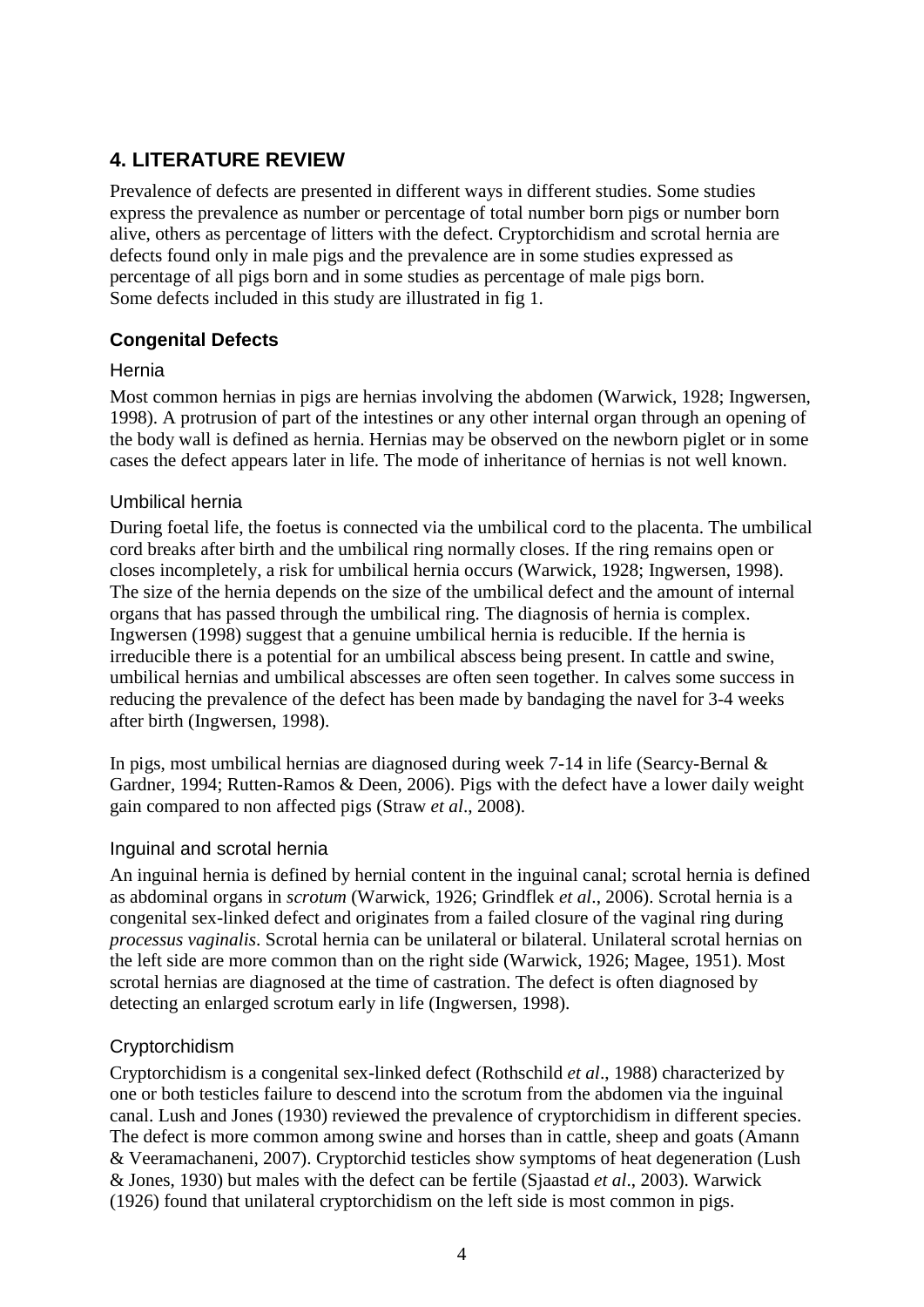#### <span id="page-10-0"></span>Kyphosis/Humpy back

Pigs with kyphosis are often referred to as "humpy-back", "kinky back" or "dipped shoulder" (Holl *et al*., 2008). The defect originates from a deformation in the hemi vertebrae (Nielsen *et al*., 2005). Among pigs, the defect is in most cases diagnosed at the age of 3-16 weeks (Holl *et al*., 2008; Straw *et al*., 2008). Bradley (2005) scored 1000 live purebred and hybrid Swedish sows for back conformation and concludes that the prevalence of kyphosis among sows is low.

### <span id="page-10-1"></span>Splay legs

Congenital splay legs are also referred to as congenital myofibrillar hypoplasia (Jirmanová, 1982). The defect is a result of muscular weakness due to a developmental disorder of skeletal muscles, most common in the hind limbs. The defect will limit the newborn piglet's ability for suckling, increase the risk to be crushed by the sow (Sellier *et al*., 1998) and increase piglet mortality during the suckling period (Holl & Jonsson, 2005). The occurrence of the defect is considered to be an effect of the sow. Short gestation length increases the frequency of piglets born with splay legs (Van der Heyde *et al*., 1988; Sellier *et al*., 1998). There is a variation in gestation length between breeds, 114.1-115.5 days of gestation (Omtvedt *et al*., 1965; Van der Heyde *et al*., 1988; Sellier *et al*., 1998). Holl & Johnson (2005) found that incidence of splay legs was 226% higher in male piglets, compared to female piglets. They also found that low birth weight and larger litters did increase the prevalence of the defect. Also, the floor in the farrowing pen was of importance for the occurrence of splay legs.

#### <span id="page-10-2"></span>Anal atresia

Anal atresia is caused by abnormal development of the hindgut and occurs when the cloacae membrane at the anal outlet fails to break through (Norrish & Rennie, 1968). The defect is also seen in ruminants and humans. Anal atresia in pigs and humans are somewhat similar (Cassini *et al*., 2004) and when studying if there is a genetic background in humans, genomes from pigs have been used. Anal atresia is fatal to male pigs (Norrish & Rennie, 1968). In female piglets the rectum can form a rectovaginal fistula and permit defecation via the vulva.

#### <span id="page-10-3"></span>Intersexuality

Intersexuality occurs when there is an abnormal development of the reproductive system and it can be phenotypicaly expressed in different ways (Halina *et al*., 1984). Defect pigs are considered to be either true hermaphrodites or pseudo-hermaphrodites. In both these cases, the animal has two X-chromosomes, i.e. is a 'female'.A true hermaphrodite have active female and active male gonads and in some cases both female and male external genitalia (Halina *et al*., 1984 & Pailhoux *et al*., 1997). A pseudo-hermaphrodite is most commonly characterized by a female phenotype with male internal and external genitals in different degree of development and function.

#### <span id="page-10-4"></span>Congenital tremor syndrome

Tremor is characterized by rhythmic tremor associated with myelin deficiency (Patterson, 1973). There are different causes to the defect, originating form a genetic background, placental environmental factors or viral infections of the sow resulting in an unsuccessful myelination of the spinal cord (Patterson, 1976; Stevenson, 2001). Mortality among piglets born alive with the defect may be as high as 50% due to their inability to suckle (Stevenson, 2001). Affected piglets may recover within four weeks of age and some can be raised to slaughter still trembling (Lindström & Lundeheim, 1986).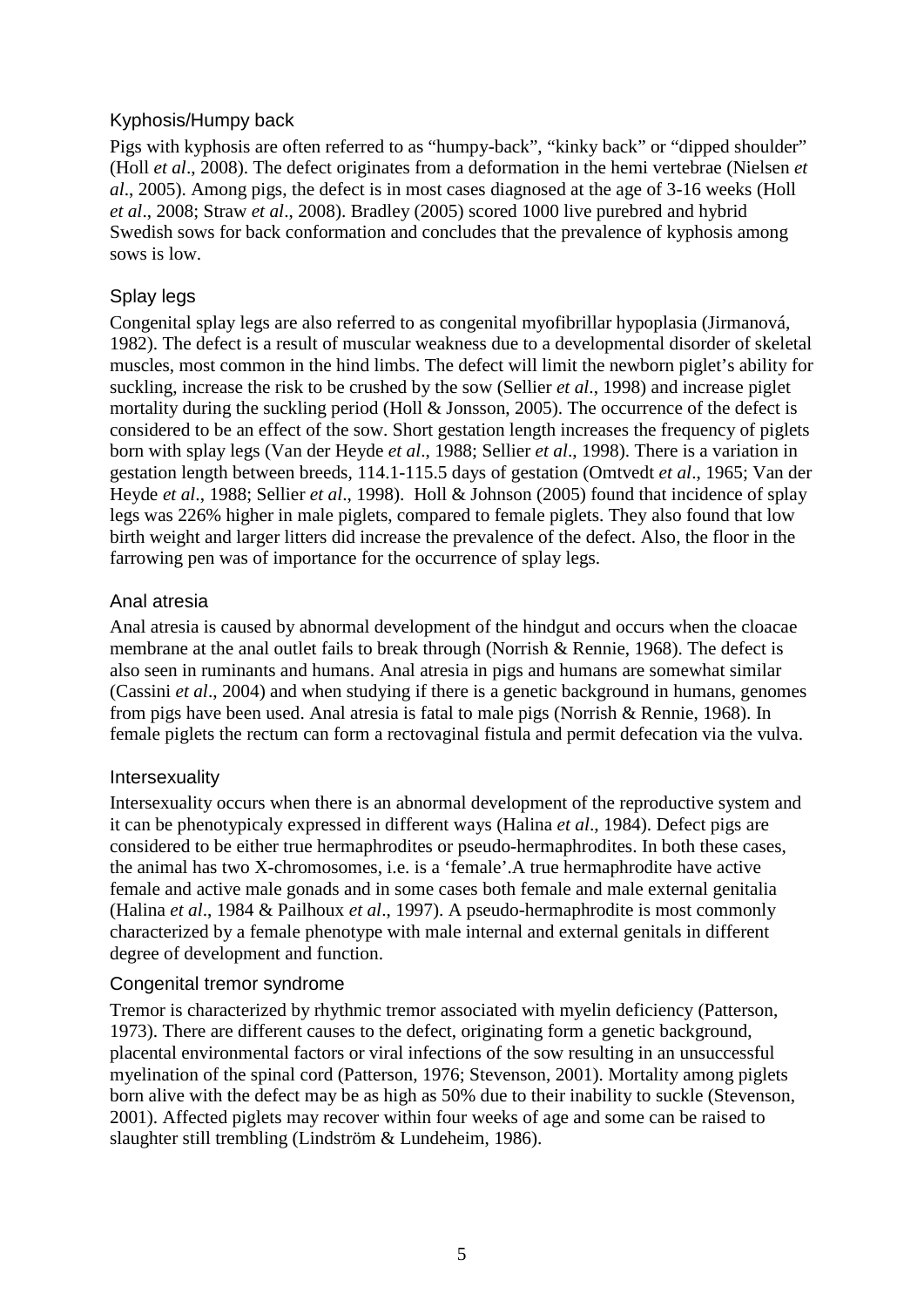#### <span id="page-11-0"></span>Miscellaneous congenital abnormalities

Seldom occurring congenital abnormalities observed in pigs are: head and body defects, congenital heart defects, absence or deformity of tail and *Epitheliogenesis imperfecta*, which is a congenital defect where skin is missing at parts of the body at the time of birth ((Mulley & Edwards, 1977;Thaller *et al.*, 1996; Holyoake et al., 2006; Benoit-Biancamano *et al.*, 2006).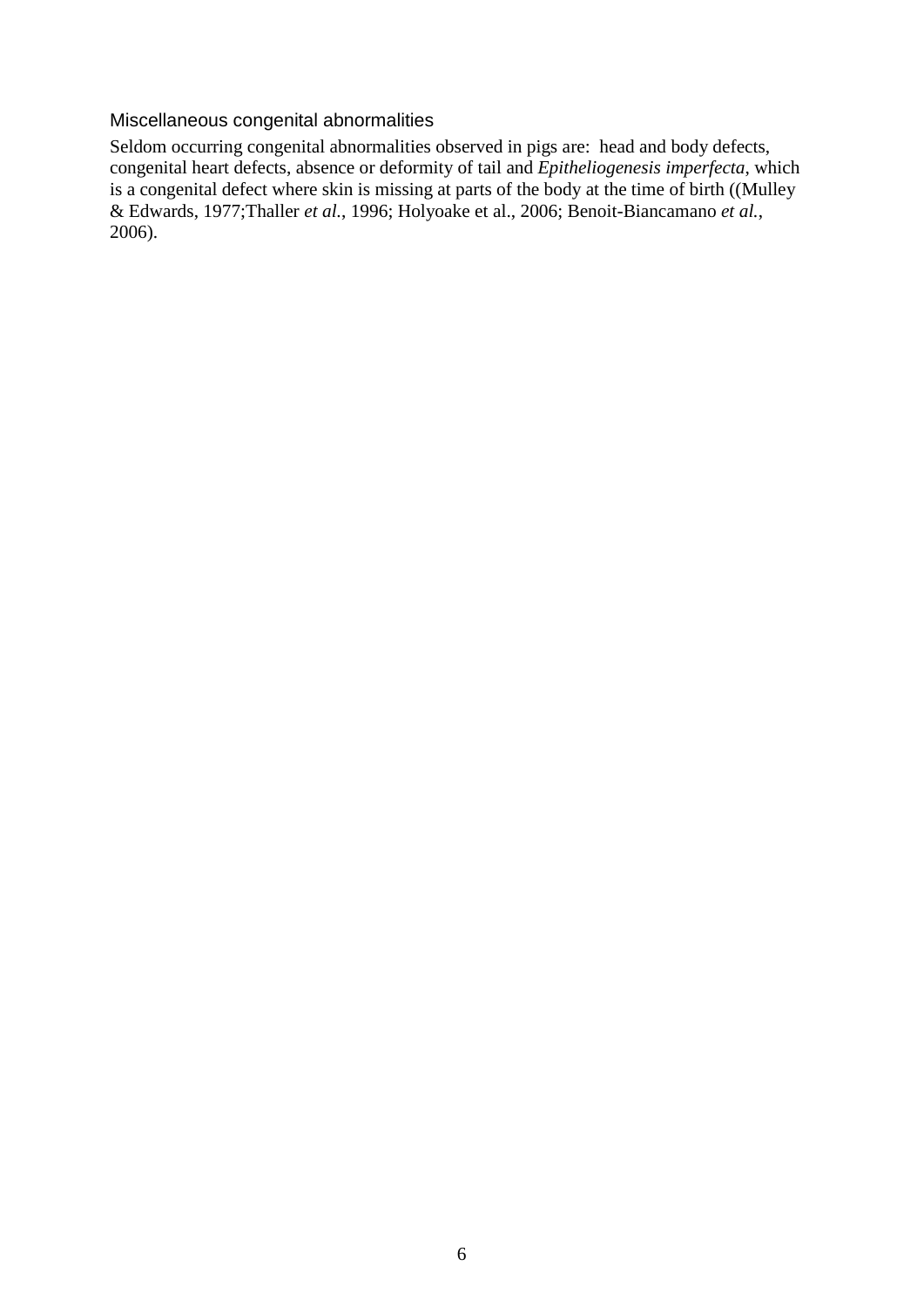













*Splay leg (M.T. See) Anal atresia (M.T. See)*



*Intersexuality (M.T. See)*

*Figure 1. Pictures of different defects occurring in pigs, with permission from Professor M. T. See, Department of Animal Science, North Carolina State University and Professor Barbara Straw, Department of Large Animal Clinical Science, Michigan State University.*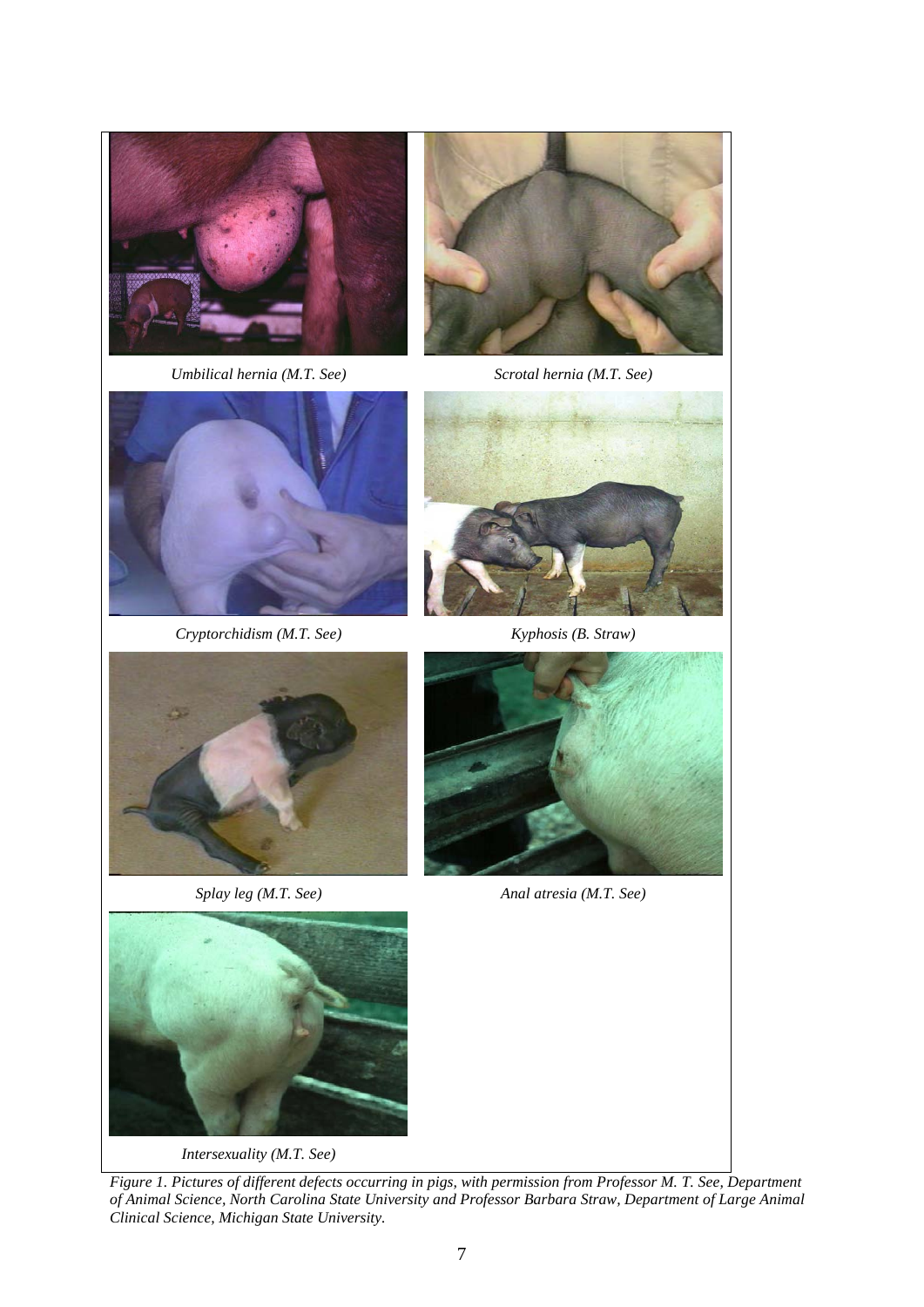#### <span id="page-13-0"></span>**Prevalence of defect pigs within different pig populations**

There is a variation of reported overall prevalence of defect pigs in different populations, 2.0- 2.5% see table 1a. The reported prevalence of individual defects differs between breeds and populations see table 1b. Kyphosis, splay legs and congenital tremor were the defects with highest reported prevalence in the reviewed literature.

| Table 1a.Prevalence of defect piglets, percentage piglets born defected as well as percentage of litters |
|----------------------------------------------------------------------------------------------------------|
| with at least one recorded defect in different pig populations                                           |

| Number of litters and breed                                              | Country   | Overall prevalence of defects in<br>offspring |                                       | <b>Reference</b>                  |
|--------------------------------------------------------------------------|-----------|-----------------------------------------------|---------------------------------------|-----------------------------------|
|                                                                          |           | <b>Defect</b><br>piglets<br>(%)               | Litters with defect<br>piglets<br>(%) |                                   |
| 1 443 litters from 2800 $(L*Y)$ -<br>sows                                | Australia | 2.3                                           | 17.4                                  | (Mulley $&$<br>Edwards, 1984)     |
| 6596 litters from 194 L-boars<br>9996 litters from 294 Y-boars           | Holland   | 2.3<br>2.5                                    | $2.4 - 12.0$<br>$1.6 - 11.0$          | (Knap, 1986)                      |
| 9370 litters from Y-sows                                                 | Sweden    | 2.5                                           | 20.5                                  | (Andersson $&$<br>Rydhmer, 1991)  |
| 8604 litters from 266 L-boars<br>21933 litters from 675 Pietran<br>boars | Germany   | 2.0<br>2.1                                    | not specified                         | (Thaller <i>et al.</i> ,<br>1996) |

*Table 1b. Reported prevalence (% of all pigs born alive) and estimated heritability (h<sup>2</sup>) of defects in different pig populations*

| <b>Defect</b>  | <b>Prevalence</b> | h <sup>2</sup> | <b>References</b>                                     |
|----------------|-------------------|----------------|-------------------------------------------------------|
| Umbilical      | $0.3 - 1.5$       | $0.06 - 0.08$  | (Warwick, 1926; Andersson & Rydhmer, 1991;            |
| hernia         |                   |                | Searcy-Bernal et al., 1994; Rutten-Ramos & Deen,      |
|                |                   |                | 2006; Ranberg, 2007)                                  |
| Scrotal hernia | $0.4 - 2.6$       | $0.03 - 0.15$  | (Warwick, 1926; Magee, 1951; Knap, 1986; Andersson    |
|                |                   |                | & Rydhmer, 1991; Thaller et al., 1996; Grindflek et   |
|                |                   |                | al., 2006; Ranberg, 2007;)                            |
| Cryptorchidism | $0.16 - 0.7$      | $0.02 - 0.7$   | (Knap, 1986; Rothschild et al., 1988; Andersson &     |
|                |                   |                | Rydhmer, 1991; Thaller et al., 1996; Ranberg, 2007; ) |
| Kyphosis       | $1.5 - 23.3$      | $0.2 - 0.3$    | (Bradley, 2005; Nielsen et al., 2005; Holl & Johnson, |
|                |                   |                | 2008:                                                 |
| Splay legs     | $0.2 - 4.9$       | $0.01 - 0.18$  | (Andersson & Rydhmer, 1991; Thaller et al., 1996;     |
|                |                   |                | Sellier et al., 1998; Holl & Johnson, 2005)           |
| Anal atresia   | $0.1 - 1.0$       | $0.11 - 0.35$  | (Knap, 1986; Andersson & Rydhmer, 1991; Thaller et    |
|                |                   |                | al., 1996)                                            |
| Intersexuality | $0.03 - 0.89$     | $0.001 - 0.5$  | (Knap, 1986; Andersson & Rydhmer, 1991; Thaller et    |
|                |                   |                | al., 1996)                                            |
| Congenital     | $0.13 - 11$       | $0.2 - 0.4$    | (Lindström & Lundeheim, 1984; Andersson $\&$          |
| tremor         |                   |                | Rydhmer, 1991; Thaller et al., 1996)                  |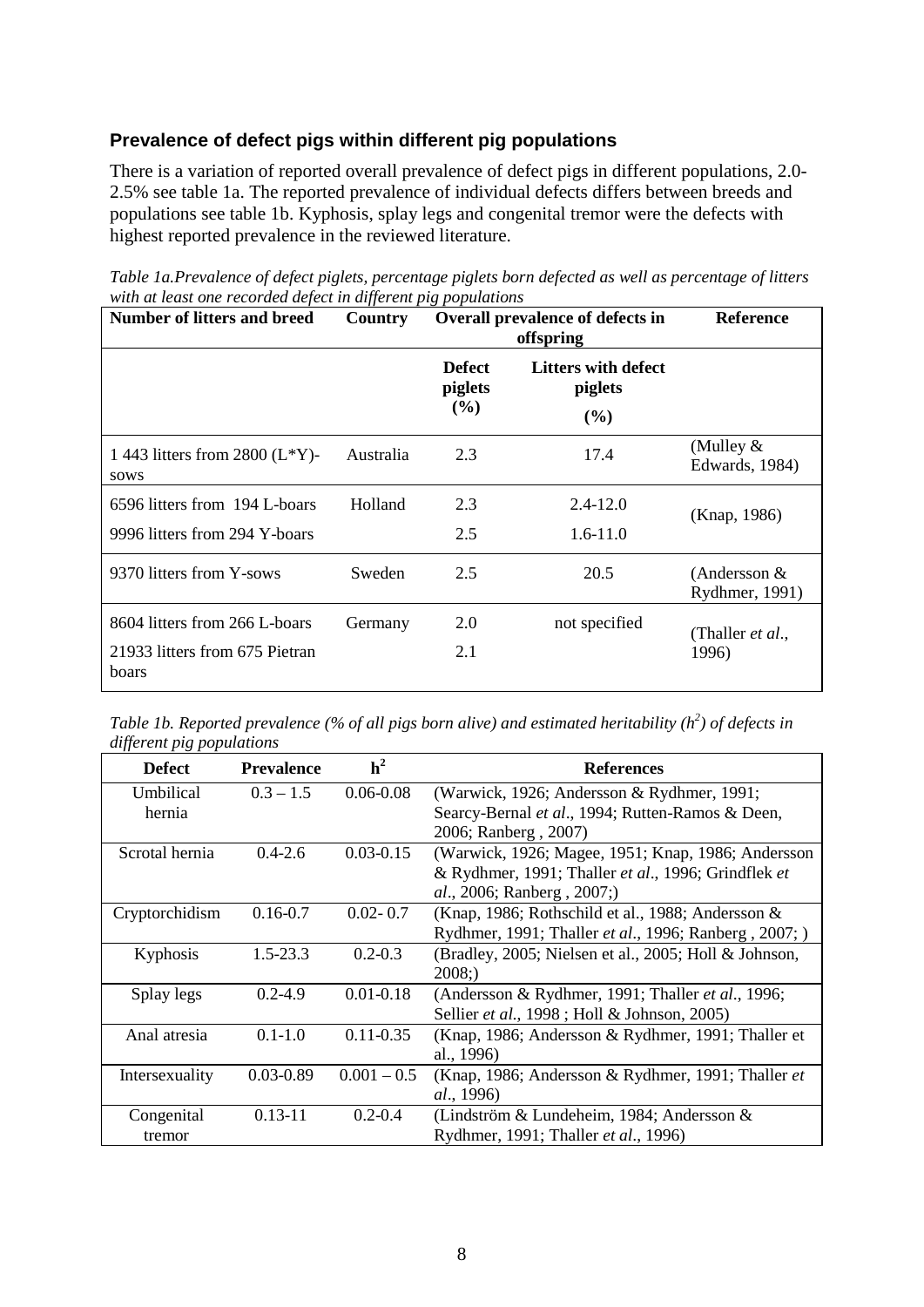#### <span id="page-14-0"></span>**Factors that influence prevalence**

Factors presented in literature with effect on prevalence of defect piglets are breed, herd, season, parity number, litter size and sex. In the reviewed literature, a variation between populations and breeds for the overall frequency of prevalence of defects is shown (table 1a).

#### <span id="page-14-1"></span>Season

Defects with seasonal variation reported in literature are splay legs and congenital tremor (Sellier *et al*., 1998; Van der Heyde *et al.,* 2005; Lindström & Lundeheim, 1984). Van der Heyde *et al.* (2005) show a higher frequency of splay legs among piglets born in May, August and November. An increased prevalence of congenital trembling was seen in piglets born in autumn (Lindström & Lundeheim, 1984).

#### <span id="page-14-2"></span>Parity number & Litter Size

Litters with any defect present and number of defect piglets in litters tend to increase with parity number (Mulley & Edwards, 1984). Litter size increase with increased parity number (up to fifth parity) and as result, the probability to find litters with defect piglets increase.

#### <span id="page-14-3"></span>Sex

Besides cryptorchidism and scrotal hernia, sex is of importance for the prevalence of splay legs. Holl & Johnson (2005) found that the incidence of splay legs was 226% higher in male piglets. Kyphosis was found more frequently in castrated males than gilts in a study done by Straw *et al*. (2009).

### <span id="page-14-4"></span>**Correlation between cryptorchidism and scrotal hernia**

Failure during *processus vaginalis* leads to a positive correlation of the prevalence of cryptorchidism with the prevalence of scrotal hernia (Knap, 1986; Grindflek et al. 2006). Genetic correlations between prevalence of cryptorchidism and scrotal hernia in litters have been estimated to 0.2-0.7 (Mikami & Fredeen, 1979; Knap, 1986).

### <span id="page-14-5"></span>**Genetic background**

Congenital defects in pigs have a genetic background. The reviewed literature on estimated heritabilities show that most estimates are low, see table 1b. Inheritance of scrotal hernia has recently been studied by Grindflek et al. (2006). Significant QTLs were found for this defect and six different haplotypes were found in different frequency in herniated and healthy pigs. One haplotype on *Sus Scrofa* chromosome 5 (SSC5) was found in herniated pigs with four time higher frequency than in non-herniated pigs. Cryptorchidism in male mice is suggested to depend on mutations in Insulin-like 3/Relaxin Like Factor gene (Zimmerman *et al*., 1999; Tomboc *et al*., 2000). Genini *et al*. (2004) studied possible genetic markers for congenital defects of fore and hind limbs in pigs and found significant genetic linkage between eight marker loci in one allele located on SSC5. Hori *et al*. (2001) have suggested that one locus at SSC15 is involved in the genetic background of anal atresia in pigs.

### <span id="page-14-6"></span>**Consideration of defects in breeding programs**

The Swedish-Finnish breeding company Nordic Genetics has outlined regulations on defects in nucleus herds (Kihlberg, 2009). In case of scrotal hernia and intersexuality in purebred litters, no female or male pigs from these litters can be used for breeding. In case of cryptorchidism in purebred litters, it is today accepted to sell purebred gilts from these litters to multiplier herds. The recommendation for splay legs, anal atresia, kyphosis and tremor is not to use the defect animals in further breeding.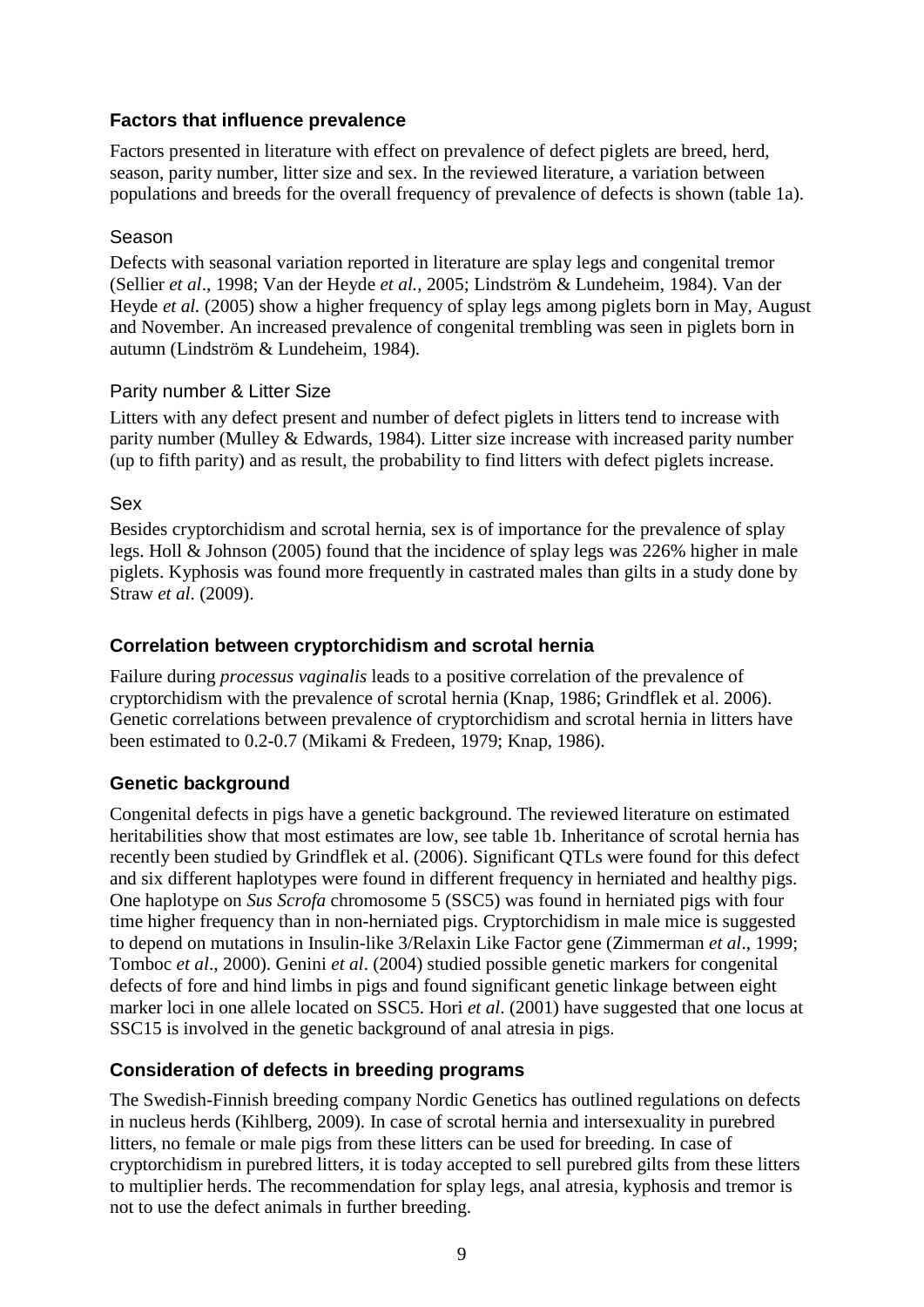The Norwegian Pig Breeders Association (Norsvin) has initiated a project "Breeding for better health" (Norsvin, 2009a). Scrotal and umbilical hernia and cryptorchidism are since 2007 included as health traits in the breeding goal for Norwegian Landrace and Norwegian Duroc. For these two breeds, 3% of the selection is, in both breeds, represented by umbilical hernias, scrotal hernia and cryptorchidism together (Norsvin, 2009b).

In Denmark, the pig breeding company Danavl has regulations for breeding in nucleus herds when defects are present in litters. In case of congenital tremor, cryptorchidism and scrotal hernia no pigs with the defect should be selected for breeding (Danske Svineproducenter, 2009).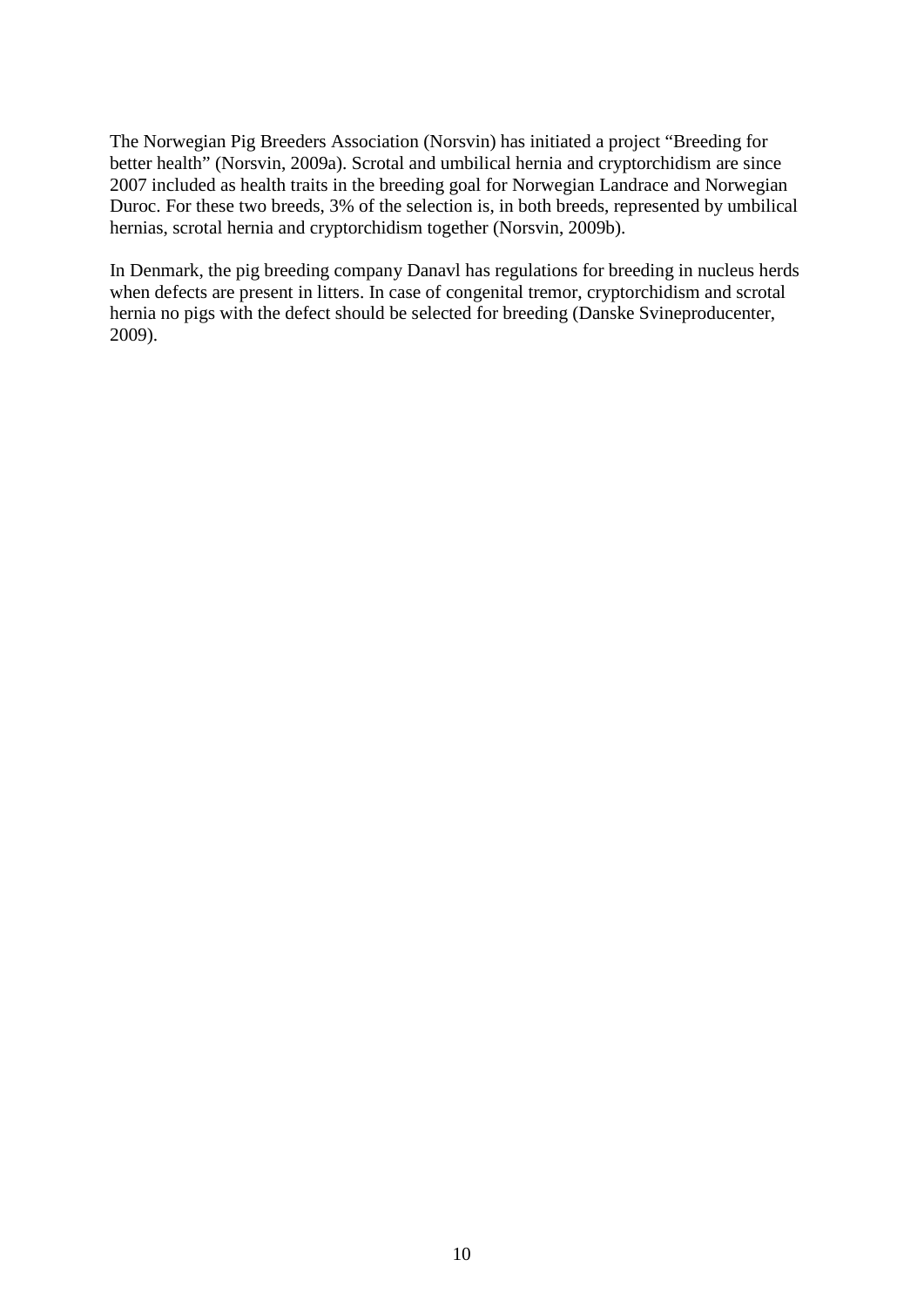# <span id="page-16-0"></span>**5. OWN STUDY**

### <span id="page-16-1"></span>**Data from nucleus herds**

Data used in the analysis were collected from Nordic Genetics (NG) database. This database includes information on all Swedish nucleus herds, as well as on all multiplier herds with contract with NG. The database includes information on all litters, including registration of number of piglets with congenital defects in each litter. The recorded defects were: umbilical hernia, scrotal hernia, cryptorchidism, kyphosis/humpy back, splay legs, anal atresia, intersexuality, congenital tremor and 'miscellaneous'.

Data were handled and statistically analysed, using the SAS software (Version 9; SAS Inst. Inc., Cary, NC). The statistical analyses were based on data on purebred Hampshire, Landrace and Yorkshire litters, born in the period January 2000 until October 2007. Further restrictions were imposed: only herds with at least 400 purebred litters in the period remained for analysis. Among these herds the 5 nucleus herds of each breed, with the highest average proportion of litters with recorded defects, were kept for statistical analysis. After these restrictions, data on 19 308 purebred litters remained: 5942 Hampshire litters, 6197 Landrace litters and 7169 Yorkshire litters.

The statistical analyses included, besides calculation of frequencies and means, also analysis of variance of the binary trait 'defect present or not in the litters' (using PROC GLIMMIX). Two statistical models were applied to the data:

- 1) including the fixed effects of breed, herd nested within breed, birth year (2 years combination), birth month (2 months combinations), parity number, 1, 2, 3+ and the interaction between breed and birth year, breed and birth month, breed and parity number, parity number and birth month
- 2) the model above, expanded with the effect of litter size nested within breed:

for Hampshire: 5 to 15+ total born piglets in the litters

for Landrace and Yorkshire: 7 to 18+ total born piglets in the litters

Cryptorchidism and scrotal hernia were recorded in all herds studied and considered to be the most common defects. The estimations of heritability  $(h^2)$  for presence of cryptorchidism and scrotal hernia were performed using PROC MIXED for each breed. The statistical model included year and parity number as fixed effects and father and maternal grandfather as random effects. The estimated variance components for father, maternal grandfather and error were used to calculate the heritability.

For each father and maternal grandfather (with more than 20 litters in the data) the average prevalence of defects in litters was calculated. The correlation between mean prevalence of cryptorchidism and scrotal hernia in litters when the boar was a father and when the boar was a maternal grandfather was estimated, using Spearman's Correlation.

Levels of significance are presented conventionally:

ns (not significant): p>0.05 \*  $0.01 < p \le 0.05$ \*\* 0.001<p≤0.01 \*\*\* p≤0.001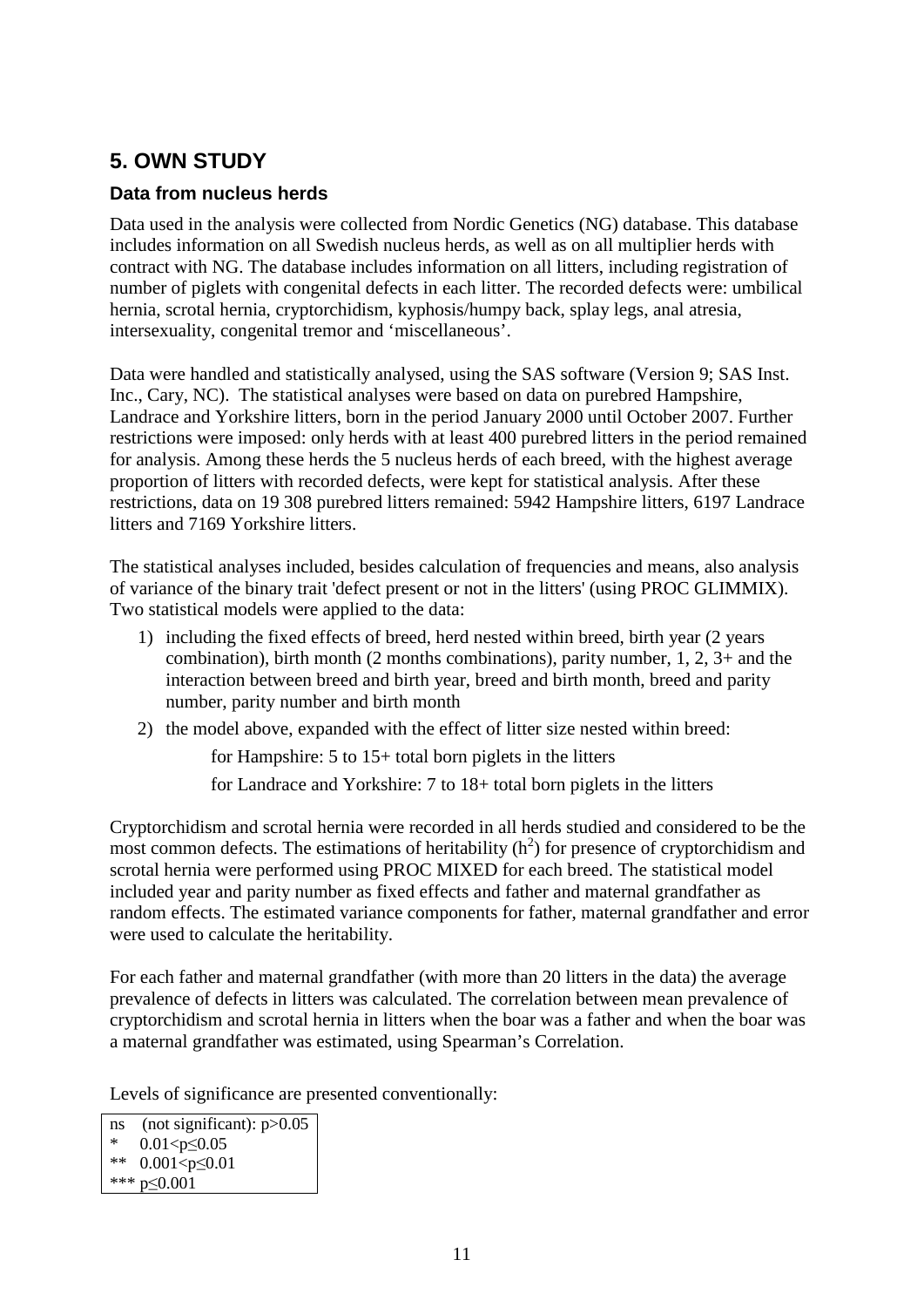#### <span id="page-17-0"></span>**Data from commercial herds**

With assistance from Maria Malmström, LRF Konsult AB and Barbro Mattsson, Svenska Pig, a number of commercial farrow-to-finish and specialized piglets producers were identified. The herds were known to belong to producers with high level of skill and interest in the production. In total, 25 herds were contacted by a letter and later contacted per telephone and asked to participate in an interview focusing on their opinion on the magnitude of defects among the piglets in their herds. The interviews were done during late August and early September 2008. Because of the time of year, with a late harvest, only 17 herdsmen were interviewed. The main purpose of this interview was to collect data and opinions whether congenital defects was regarded to be a real problem in commercial production. Interviews with owner and/or herd staff were done according to a form, Appendix 1. The collected information was summarized in Microsoft Excel.

Since all herd owners were not willing to share their production data some information used in the evaluations were average values from Swedish commercial herds in 2007, obtained from the herd monitoring software program "PigWin". All herds did share their number of sows and average number of weaned piglets per sow. For all herds, mortality was estimated both during the growing phase as well as during the fattening phase.

The estimation of the prevalence of defects was based on number of piglets born alive per year, irrespective of sex. For umbilical hernia, in most cases observed after weaning, the estimation was expressed as proportion of piglets per group of growers.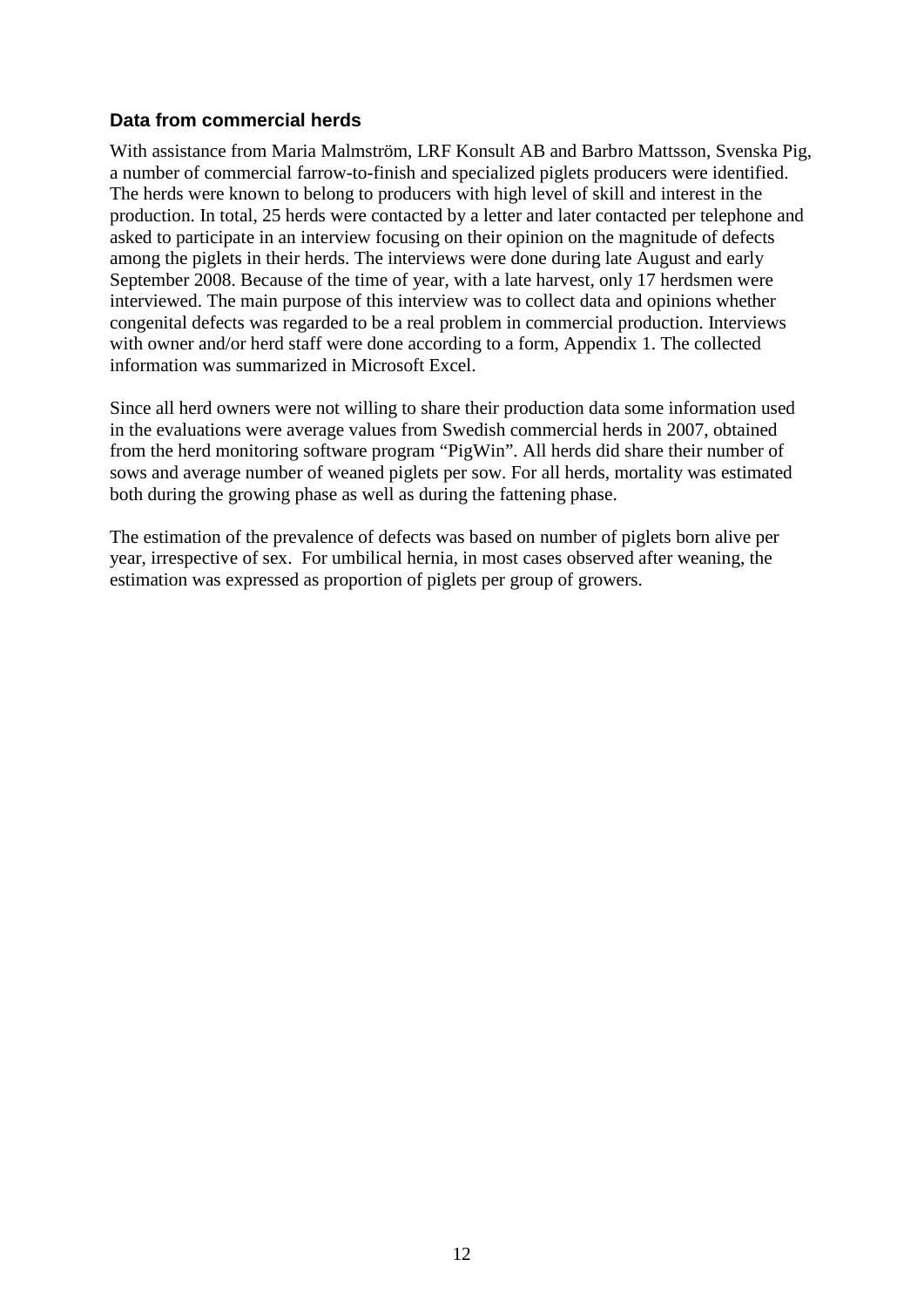# <span id="page-18-0"></span>**6. RESULTS**

#### <span id="page-18-1"></span>**Prevalence of defects in nucleus herds**

Data on 15 Swedish nucleus herds and 19 308 purebred litters born in the studied period were included in the analyses, five Hampshire herds with total 5942 litters, five Landrace herds with total 6197 litters and five Yorkshire herds with total 7169 litters.

Mean proportion of litters with at least one defect registered in the litter was 7.0% in Hampshire, 12.0% in Landrace and 16.8% in Yorkshire. The average prevalence of litters with each defect is shown in table 2. Cryptorchidism and scrotal hernia were recorded in all herds. Cryptorchidism was the most common defect in Hampshire, present in 4.3% of all litters. Scrotal hernia was the most common defect in both Landrace and Yorkshire litters, present in 6.5 and 9.1% of the litters respectively. Noteworthy is that cryptorchidism was registered at a very low level (0.5% of all litters) in Landrace compared to 8.3% of all litters in Yorkshire. In Hampshire, kyphosis was seldom reported (only one herd), followed by intersexuality and congenital tremor with registrations in only two herds. Anal atresia was less frequently registered in Landrace (only one herd). In Yorkshire anal atresia and splay legs was recorded in only two herds.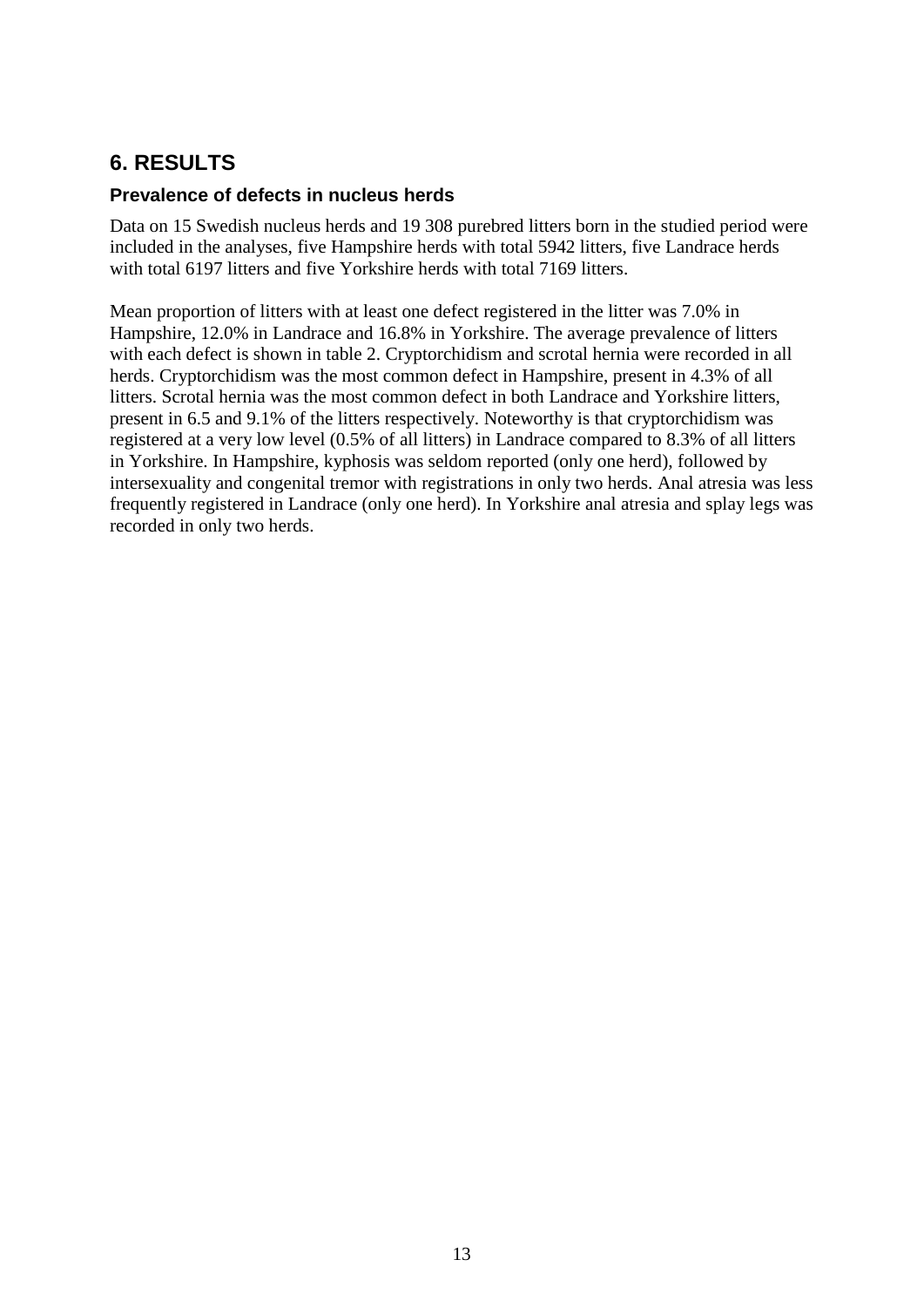|                         | <b>Breed</b>     |                  |                  |  |  |
|-------------------------|------------------|------------------|------------------|--|--|
|                         | Hampshire        | Landrace         | Yorkshire        |  |  |
|                         | $n=5942$         | $n=6197$         | $n=7169$         |  |  |
| <b>Defect</b>           |                  |                  |                  |  |  |
| <b>Umbilical hernia</b> |                  |                  |                  |  |  |
| Herd mean $(\%)$        | 0.30             | 1.4              | 1.7              |  |  |
| Herd range $(\%)$       | $0 - 0.8$        | $0 - 3.6$        | $0 - 4.0$        |  |  |
| Herds with no finding   | $\overline{2}$   | 1                | 1                |  |  |
| <b>Scrotal hernia</b>   |                  |                  |                  |  |  |
| Herd mean $(\% )$       | 0.9              | 6.5              | 9.1              |  |  |
| Herd range $(\% )$      | $0.2 - 1.5$      | $2.9 - 8.8$      | $2.1 - 4.3$      |  |  |
| Herds with no finding   | $\mathbf{0}$     | $\overline{0}$   | $\mathbf{0}$     |  |  |
| Cryptorchidism          |                  |                  |                  |  |  |
| Herd mean $(\%)$        | 4.3              | 0.5              | 8.3              |  |  |
| Herd range $(\%)$       | $1.7 - 7.2$      | $0.2 - 1.1$      | $5.8 - 11.0$     |  |  |
| Herds with no finding   | $\boldsymbol{0}$ | $\overline{0}$   | $\mathbf{0}$     |  |  |
| <b>Kyphosis</b>         |                  |                  |                  |  |  |
| Herd means $(\%)$       | 0.2              | 1.0              | 0.6              |  |  |
| Herd range (%)          | $0 - 1.0$        | $0 - 3.1$        | $0 - 1.0$        |  |  |
| Herds with no finding   | $\overline{4}$   | $\overline{2}$   | $\mathbf{1}$     |  |  |
| <b>Splay legs</b>       |                  |                  |                  |  |  |
| Herd mean $(\%)$        | 0.5              | 1.5              | 0.5              |  |  |
| Herd range (%)          | $0 - 2.3$        | $0 - 4.3$        | $0 - 2.3$        |  |  |
| Herds with no finding   | $\overline{2}$   | $\overline{2}$   | 3                |  |  |
| Anal atresia            |                  |                  |                  |  |  |
| Herd mean $(\%)$        | 0.2              | 0.05             | 0.04             |  |  |
| Herd range $(\%)$       | $0 - 0.4$        | $0 - 0.2$        | $0 - 0.1$        |  |  |
| Herds with no finding   | 1                | $\overline{4}$   | 3                |  |  |
| <b>Intersexuality</b>   |                  |                  |                  |  |  |
| Herd mean $(\% )$       | 0.05             | 0.5              | 0.3              |  |  |
| Herd range (%)          | $0 - 0.2$        | $0.2 - 1.5$      | $0.09 - 0.8$     |  |  |
| Herds with no finding   | 3                | $\boldsymbol{0}$ | $\mathbf{0}$     |  |  |
| <b>Tremor</b>           |                  |                  |                  |  |  |
| Herd mean $(\%)$        | 0.1              | 1.0              | 2.7              |  |  |
| Herd range $(\%)$       | $0 - 0.6$        | $0 - 3.1$        | $0 - 8.0$        |  |  |
| Herds with no finding   | 3                | $\overline{2}$   | 1                |  |  |
| <b>Miscellaneous</b>    |                  |                  |                  |  |  |
| Herd mean $(\%)$        | 0.7              | 0.05             | 0.9              |  |  |
| Herd range $(\% )$      | $0.07 - 2.3$     | $0 - 0.2$        | $0 - 2.4$        |  |  |
| Herds with no finding   | $\boldsymbol{0}$ | 3                | $\overline{2}$   |  |  |
| Any defect              |                  |                  |                  |  |  |
| Herd mean (%)           | 7.0              | 12.0             | 16.8             |  |  |
| Herd range $(\%)$       | $5.5 - 8.6$      | $9.3 - 16.6$     | $11.9 - 23.2$    |  |  |
| Herds with no finding   | $\boldsymbol{0}$ | $\boldsymbol{0}$ | $\boldsymbol{0}$ |  |  |

*Table 2. Mean proportion (%) of litters with recorded defects within breed, and range between herds for five Hampshire, five Landrace and five Yorkshire nucleus herds*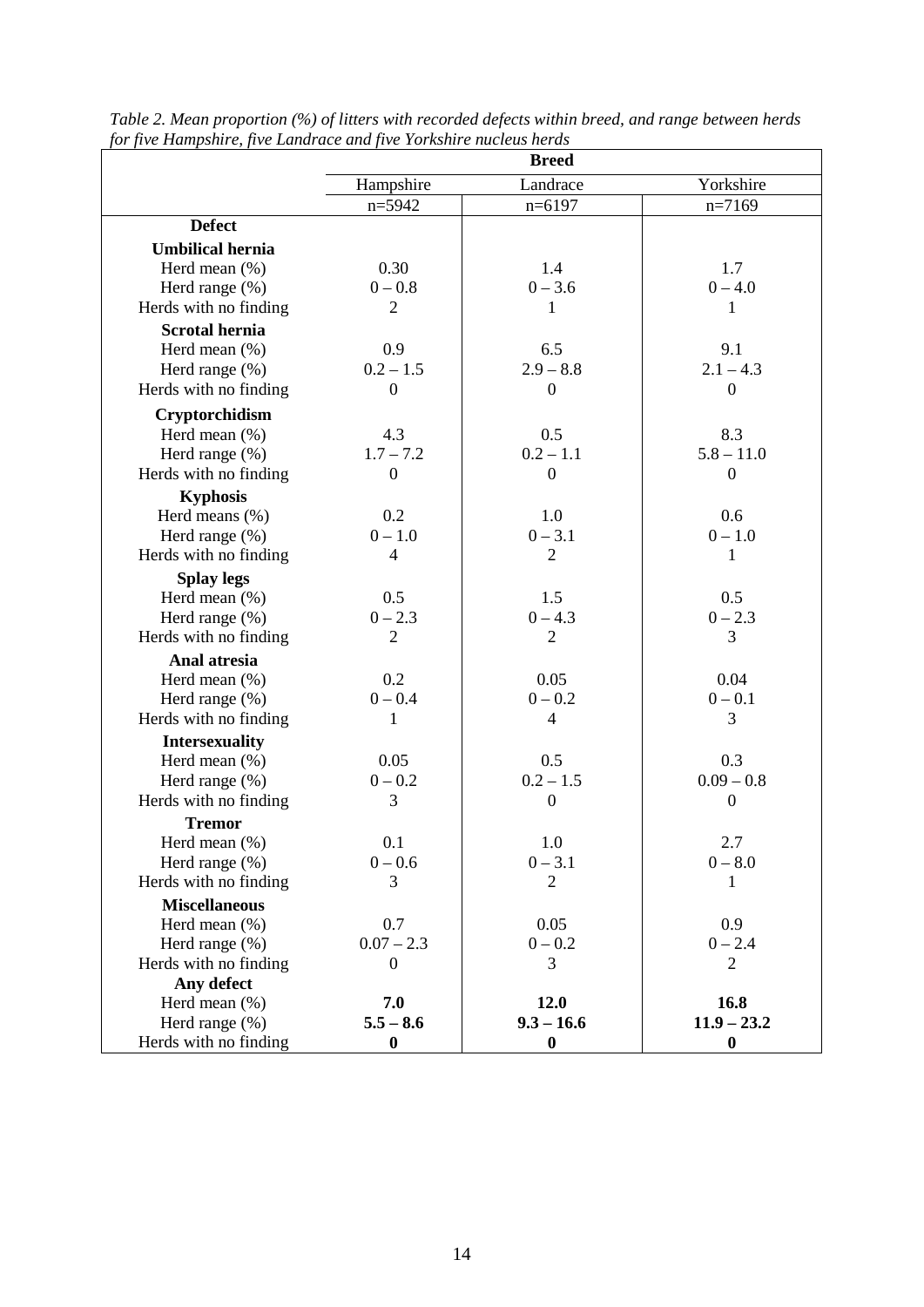The average number of defect piglets in litters with the defect recorded is shown in table 3. The highest average number of defect piglets in the litters was found for splay legs (L), congenital tremor (Y) and intersexuality (H).

| - . - - <i>. -</i> o |           | <b>Breed</b> |           |
|----------------------|-----------|--------------|-----------|
|                      | Hampshire | Landrace     | Yorkshire |
| <b>Defect</b>        |           |              |           |
| Umbilical hernia     | 1.0       | 1.1          | 1.1       |
| Scrotal hernia       | 1.2       | 1.3          | 1.1       |
| Cryptorchidism       | 1.2       | 1.0          | 1.2       |
| Kyphosis             | 1.4       | 1.2          | 1.4       |
| Splay legs           | 1.3       | 2.8          | 1.1       |
| Anal atresia         | 1.3       | 1.0          | 1.0       |
| Intersexuality       | 1.5       | 1.1          | 1.2       |
| Congenital tremor    | 1.3       | 1.2          | 1.7       |
| Miscellaneous        | 1.1       | 1.0          | 1.2       |
| Mean $(No.)$         | 1.2       | 1.3          | 1.2       |

*Table 3. Average number of piglets in purebred litters with respective defect recorded*

#### <span id="page-20-0"></span>Causes of variation

Herd within breed had significant effect on all but one of the analysed variables. For the effects of the other factors included in the statistical model: year, season and parity number, only few significances were found. The levels of significance are shown in table 4a. There were significant effects of breed for cryptorchidism and scrotal hernia, and the effect of year was significant for scrotal hernia.

*Table 4a. Levels of significance for the effects included in the statistical model*

| <b>Variable</b>  | <b>Breed</b> | <b>Herd (Breed)</b> | Year<br>$(2 \text{ years})$ | Month<br>(2 months) | <b>Parity number</b><br>$(1^{\text{st}}, 2^{\text{nd}}, 3^{\text{rd}}+)$ |
|------------------|--------------|---------------------|-----------------------------|---------------------|--------------------------------------------------------------------------|
| Umbilical hernia | Ns.          | ***                 | ns                          | ns                  | ns                                                                       |
| Scrotal hernia   | ***          | $***$               | ∗                           | ns                  | ns                                                                       |
| Cryptorchidism   | ***          | $***$               | ns                          | ns                  | ns                                                                       |
| Kyphosis         | Ns           | $**$                | ns                          | ns                  | ns                                                                       |
| Splay legs       | Ns           | ***                 | ns                          | ns                  | ns                                                                       |
| Anal atresia     | Ns           | ns                  | ns                          | ns                  | ns                                                                       |
| Intersexuality   | Ns           | ***                 | ns                          | ns                  | ns                                                                       |
| Tremor           | Ns           | ***                 | ns                          | ns                  | ns                                                                       |
| Miscellaneous    | Ns           | ***                 | ns                          | ns                  | ns                                                                       |

There were significant interactions between breed and year for cryptorchidism, scrotal hernia, splay legs and kyphosis, table 4b. There were also significant influences of the interaction between season and parity number for prevalence of cryptorchidism, scrotal hernia and congenital tremor.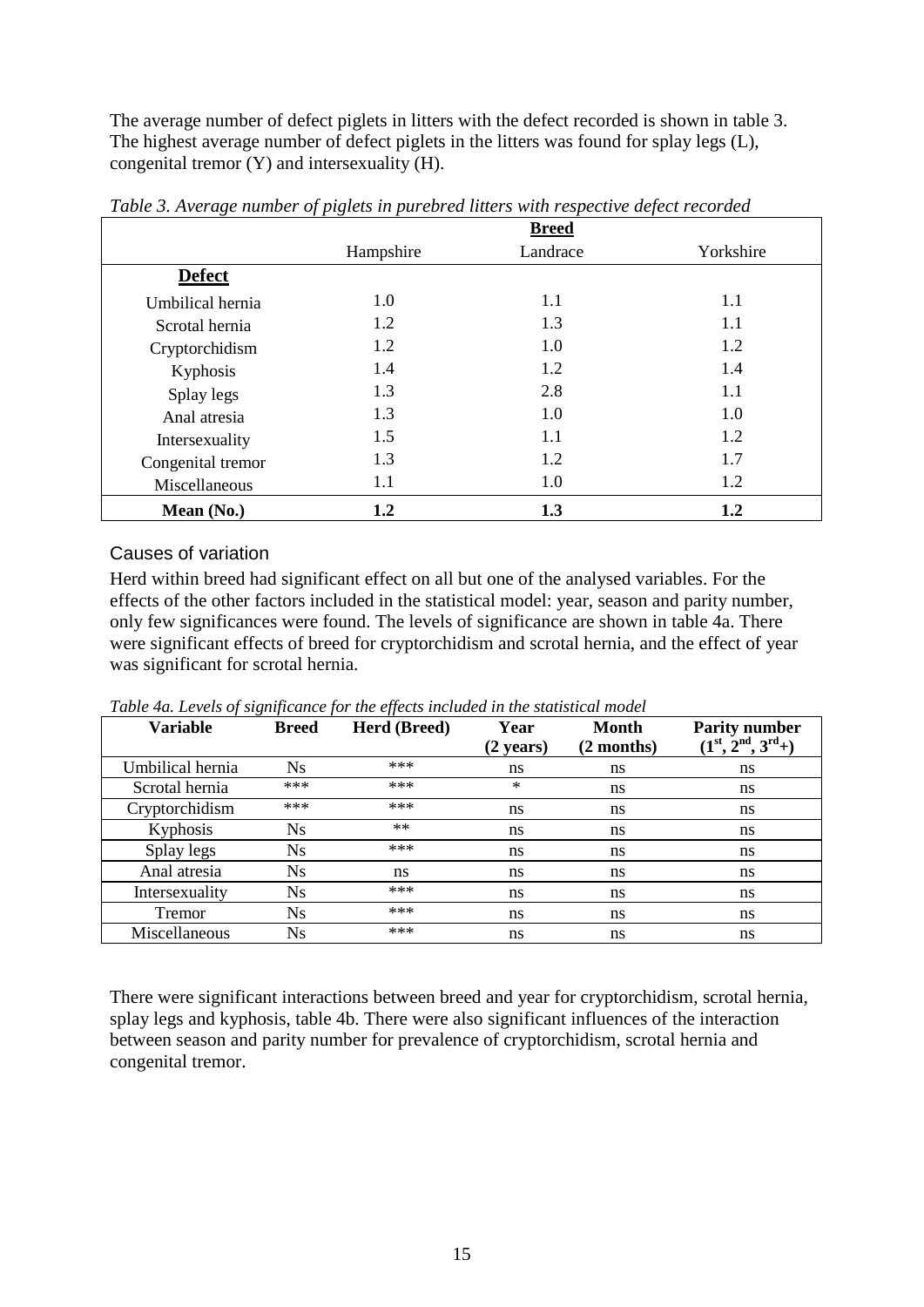| <b>Variable</b> | Breed*Year Breed*Month |               | <b>Breed*Parity number</b> | <b>Month*Parity number</b> |
|-----------------|------------------------|---------------|----------------------------|----------------------------|
|                 |                        |               |                            |                            |
| Umbilical       | ns                     | ns            | ns                         | ns                         |
| hernia          |                        |               |                            |                            |
| Scrotal hernia  | $**$                   | ns            | ns                         | $**$                       |
| Cryptorchidism  | ***                    | ns            | ns                         | $\ast$                     |
| Kyphosis        | $**$                   | ns            | ns                         | ns                         |
| Splay legs      | ***                    | ns            | ns                         | ns                         |
| Anal atresia    | ns                     | <sub>ns</sub> | ns                         | ns                         |
| Intersex        | ns                     | ns            | ns                         | ns                         |
| Tremor          | ns                     | ns            | ns                         | $\ast$                     |
| Miscellaneous   | ns                     | ns            | ns                         | ns                         |

*Table 4b. Levels of significance for the interactions included in the statistical model*

The estimated least square means for prevalence of litters with cryptorchidism or scrotal hernia for the combination breed\*year are illustrated in figure 2. Prevalence of cryptorchidism has increased over years in Yorkshire litters. The overall average prevalence of cryptorchidism in Landrace litters is low. Scrotal hernia did increase in Yorkshire litters from 2000-2001 to 2004-2005 and have decreased to 2006-2007. A decreased prevalence of scrotal hernia in Landrace is seen from 2004-2005 to 2006-2007. The prevalence of scrotal hernia in Hampshire litters is constantly low over years.



*Figure 2. Variation in prevalence of litters with cryptorchidism (left) and scrotal hernia (right) in purebred litters over eight years.*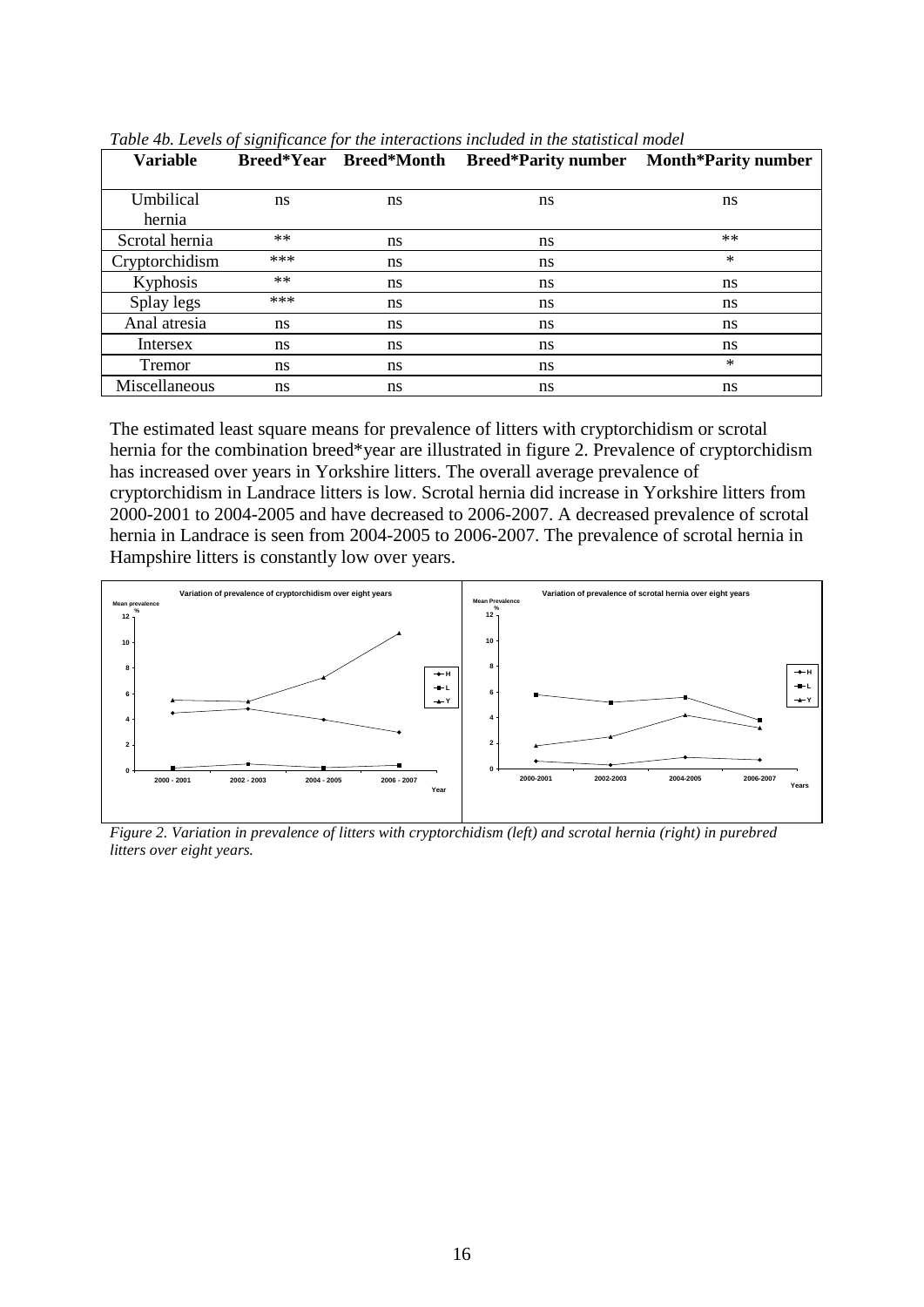Prevalence of cryptorchidism and scrotal hernia varies over season, figure 3. In first parity litters there was an increase in prevalence of both cryptorchidism and scrotal hernia during Mars-April and a decrease in May-June. Prevalence of cryptorchidism increased again whereas scrotal hernias continued to decrease. In litters from second parity sows, the prevalence of cryptorchidism and scrotal hernia decreased over months until July-August and cryptorchidism increased slightly during autumn, while scrotal hernia increased at a higher degree.



*Figure 3. Prevalence of litters with cryptorchidism (left) and scrotal hernia (right) over season in relation to parity number in all included purebred Hampshire, Landrace and Yorkshire herds.*

Proportion of litters with cryptorchidism present was highest for third parity sows. There was a small variation in prevalence of litters with cryptorchidism except from summer to late fall and a remarkable increase of registered cryptorchidism (from  $\sim$ 2.5% to 4%) until November-December. Scrotal hernias were remarkably lower in litters from  $2<sup>nd</sup>$  and  $3<sup>rd</sup>$  parity sows in July-August compared to the rest of the year. Noteworthy is that prevalence of both cryptorchidism and scrotal hernia decreased in second and third parity sows during July-August.

Figure 4 shows the effect of total born piglets in litters on the prevalence of litters with the defect. There was significant effect of the total number born piglets in litters on the prevalence of litters with cryptorchidism (\*) and scrotal hernia (\*\*\*). An increased litter size increased the prevalence of cryptorchidism in Hampshire and Yorkshire litters. Scrotal hernia increased with an increased number of piglets in both Landrace and Yorkshire litters.



*Figure 4. Prevalence of cryptorchidism (left) and scrotal hernia (right) in relation to litter size, within breed, Hampshire, Landrace and Yorkshire litters.*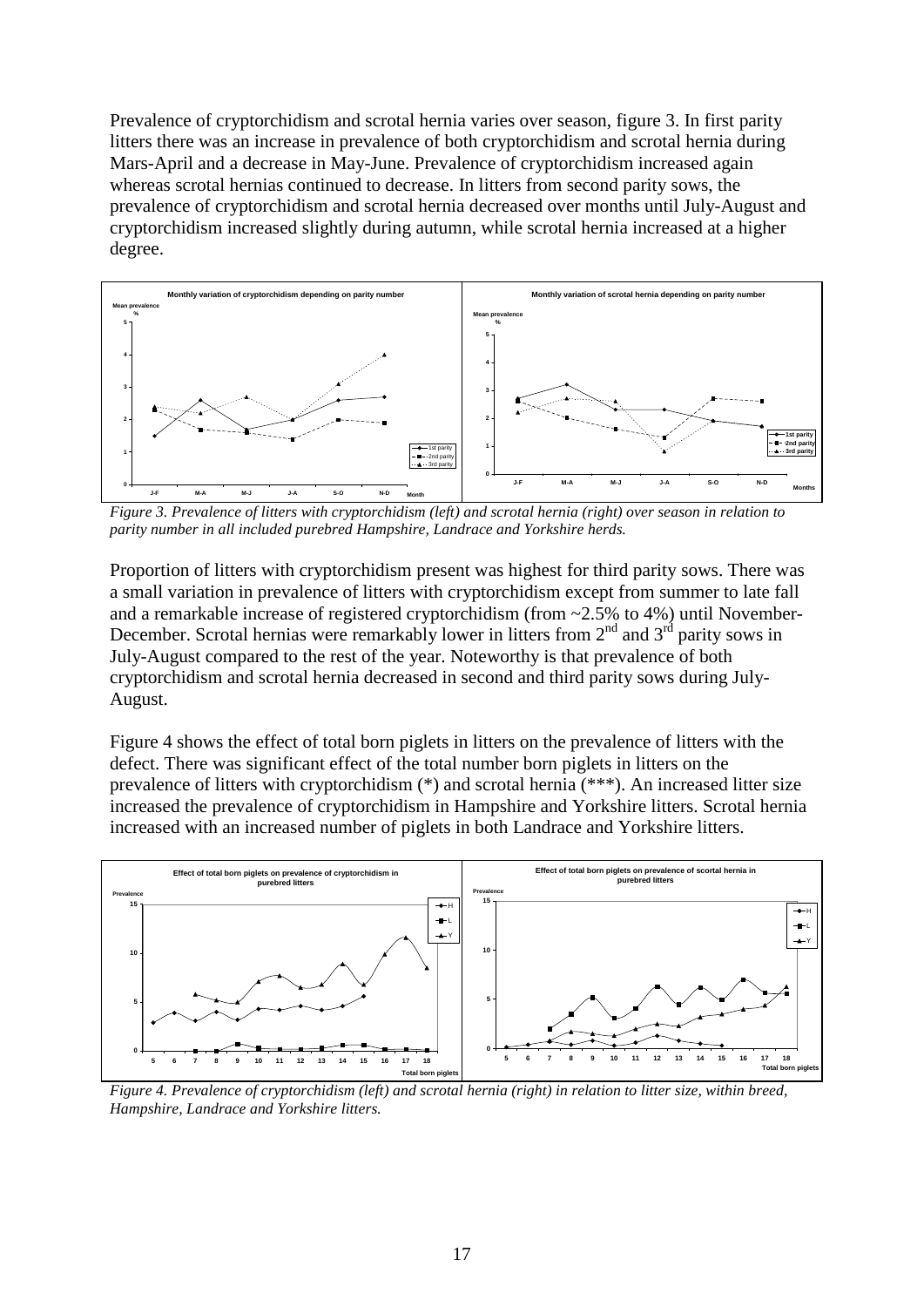### <span id="page-23-0"></span>Correlation between prevalence of cryptorchidism and scrotal hernia

Cryptorchidism and scrotal hernia was recorded in all herds included in the analysis. For each father and maternal grandfather (with more than 20 litters in the data) the average prevalence of defects in litters was calculated. The correlation between mean prevalence of cryptorchidism and scrotal hernia in litters when the boar was the father or maternal grandfather was estimated. The average prevalence for each boar was calculated after the restriction of at least 20 litters as father and 20 litters as maternal grandfather during the period studied from each boar (43 Hampshire boars, 36 Landrace boars and 51 Yorkshire boars). The calculations were based on 543 Hampshire, 527 Landrace and 555 Yorkshire litters with the boar as a father and 587 Hampshire, 659 Landrace and 659 Yorkshire litters with the boar as a maternal grandfather. Correlations were estimated based on boar mean values. No significant correlations between the prevalence on boar level were found in Hampshire, see table 5. For both Landrace and Yorkshire, a positive correlation of prevalence of cryptorchidism between the boar as a father or maternal grandfather was found. For Yorkshire, the correlation between prevalence of scrotal hernia and cryptorchidism (when the boar was father of the litter) was positive.

*Table 5. Spearman's correlation coefficients (significant, p≤ 0.05, in bold) between prevalence of cryptorchidism (CR) and scrotal hernia (SH) in litters with Hampshire, Landrace and Yorkshire boars as fathers (f) or maternal grandfathers (mgf)*

| <br>$\mathcal{L}$<br><b>Hampshire</b>                 |                           |        |                       | $\cdots \alpha'$<br><b>Landrace</b> |            |                            | Yorkshire             |                     |                            |
|-------------------------------------------------------|---------------------------|--------|-----------------------|-------------------------------------|------------|----------------------------|-----------------------|---------------------|----------------------------|
|                                                       | $\mathbb{C} \mathbb{R}^1$ | C11    | $\sim$ p $^{\rm mgf}$ | $\mathbb{C}\mathsf{R}^3$            | CIL<br>ບ⊥⊥ | $\mathrm{CR}^\mathrm{mgf}$ | $\operatorname{CR}^!$ | $\mathbf{H}$<br>ບ⊥⊥ | $\mathsf{CP}^{\text{mgf}}$ |
|                                                       | 0.09                      |        |                       | $-0.2$                              |            |                            | $0.3*$                |                     |                            |
| $\frac{\text{SH}^{\text{f}}}{\text{SH}^{\text{mgf}}}$ | $-0.1$                    | $-0.2$ |                       | $0.4*$                              | $-0.3$     |                            | $0.3*$                | 0.3                 |                            |
|                                                       | $-0.2$                    |        | $-0.2$                | v.ı                                 | $-0.2$     | $\rm 0.1$                  | 0.03                  | 0.06                | 0.01                       |

#### <span id="page-23-1"></span>**Heritability**

Estimations of heritabilies are shown in table 6. Most estimates were below 0.1 but large breed differences were found.

*Table 6. Estimated heritabilities for cryptorchidism and scrotal hernia within breed, based on information on boars as fathers or maternal grandfathers of the litters*

|                | <b>Hampshire</b>      |      | Landrace |             | Yorkshire |             |
|----------------|-----------------------|------|----------|-------------|-----------|-------------|
|                | Grandfather<br>Father |      | Father   | Grandfather | Father    | Grandfather |
| Cryptorchidism | $\rm 0.07$            | 0.09 | 0.005    | 0.03        | 0.23      | 0.16        |
| Scrotal hernia | 0.09                  | 0.03 | 0.20     | 0.18        | 0.02      | 0.012       |

### <span id="page-23-2"></span>**Commercial herds**

#### <span id="page-23-3"></span>General on the herds

In total, 17 commercial herds were visited. Eight farms with only piglet production, three farms with partly farrow-to-finish production, four farms with complete farrow-to-finish production, one satellite herd and one farm with hybrid gilt production within a sow pool. The hybrid producing herd and the satellite herds are included in the farrow-to-finish production results. 15 farms used PigWin as a management tool. Two herds used PigWin to register all defect piglets found in the farrowing stable.The calculated mean production characteristics within production type are illustrated in table 7.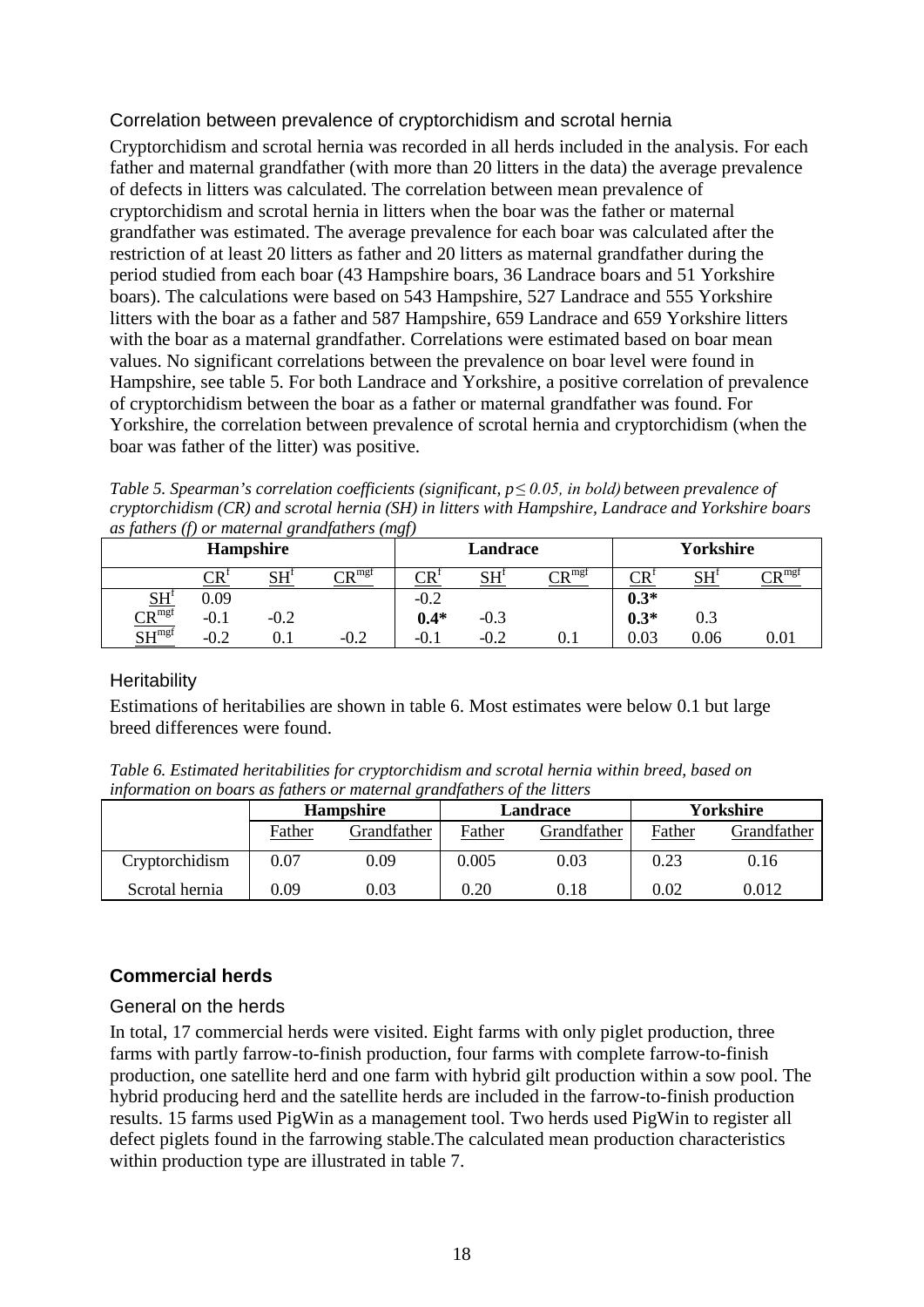| $\sqrt{ }$                 | $n=8$          | Piglet production Partly farrow-to-finish production Farrow-to-finish<br>$n=3$ | $n=6$          |
|----------------------------|----------------|--------------------------------------------------------------------------------|----------------|
| <b>Category of animals</b> |                |                                                                                |                |
| Sows                       |                |                                                                                |                |
| mean                       | 504            | 723                                                                            | 327            |
| range                      | $300 - 1100$   | $560 - 950$                                                                    | $165 - 569$    |
| Growers                    |                |                                                                                |                |
| mean                       | 11 997         | 8147                                                                           |                |
| range                      | $6790 - 26071$ | $2154 - 15000$                                                                 |                |
| <b>Fattening pigs</b>      |                |                                                                                |                |
| mean                       |                | 9083                                                                           | 7489           |
| range                      |                | $7288 - 11000$                                                                 | $3997 - 13665$ |

*Table 7. Number of sows in the herds and average production volume/year of growing and fattening pigs in 17 interviewed commercial herds*

All 17 herds used straw as bedding material in farrowing, growing and fattening stables. Six herds also used saw dust as a complementary bedding material during farrowing. All herds did clean the stables between batches, mechanically or with water, and all but one did use disinfection agents.

Castration routines were similar, all herds used scalpel and did disinfect the instruments after each piglet. In case of suspected scrotal hernia the treatment varied between herds. Ten herds did not castrate the piglets with indications of scrotal hernia. The other seven herds did castrate and stitch, tape or plaster the scrotum if there was a hernia present. 13 herds did castrate male pigs with a cryptorchid testis, cutting the visible testis. Three herds did call for veterinarian to castrate male pigs with suspected hernia or cryptorchidism.

15 herds used genetic material from Nordic Genetics (95% AI dozes) and one herd used genetic material from Avelspoolen. Eight herds did lease Hampshire boars from NG and eight herds used boars produced in the own herd. These boars were mainly used for stimulation of sows and gilts at oestrus and for remating.

#### <span id="page-24-0"></span>Replacement gilts

Two herds bought replacement gilts at approximately 10 weeks of age, one herd bought gilts at the age of 5½ month and one herd bought purebred Yorkshire gilts at the age of 7 months. Twelve herds used two-breed rotational crossing for replacement. The strategies for raising gilts varied between herds. One herd raised gilts in a replacement stable from weaning. Ten herds raised gilts in the growing stable and thereafter moved them to a replacement stable. Three herds raised gilts in the fattening pig stable and moved gilts to replacement stable at the time for delivery of fattening pigs.

Criterias and routines for selection of gilts for breeding differed between herds. All 12 herds with rotational crossing had at least two selection occasions. Six herds did select and sort out non-fitting gilts a third time. The used criteria and number of selection stages are shown in table 8.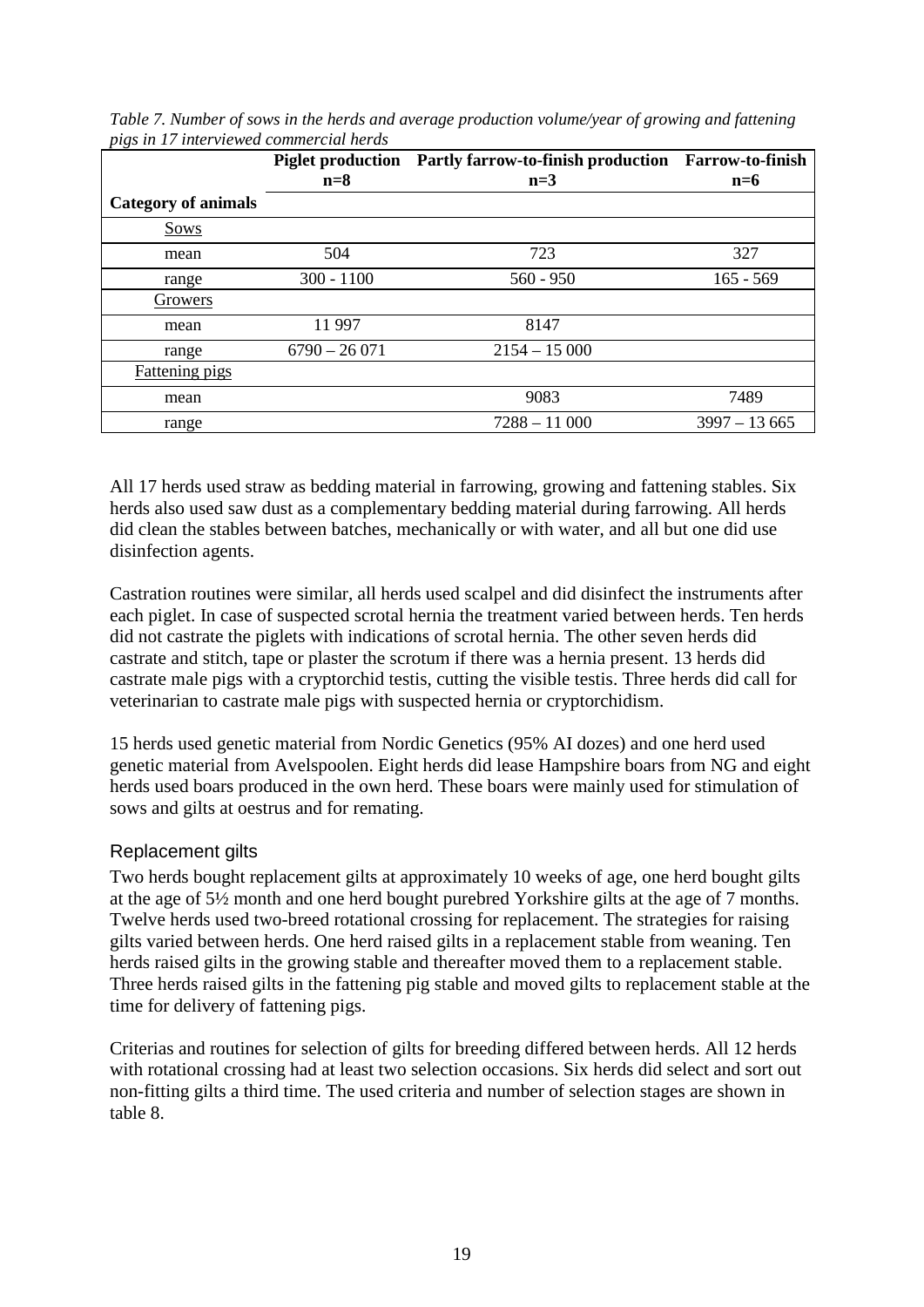| $\mathbf{\mathcal{C}}$<br>$\sim$ |                  |                    | $\circ$<br>$\mathbf\sigma$<br><b>Selection criteria</b> |             |        |        |      |      |                 |
|----------------------------------|------------------|--------------------|---------------------------------------------------------|-------------|--------|--------|------|------|-----------------|
| No. of selection<br>steps        | Age/size         | Number<br>of herds | Teats                                                   | Legs        | Hernia | Growth | Feet | Size | Other<br>defect |
|                                  | $1 - 5$<br>weeks | 12                 | X                                                       | $\mathbf X$ | X      |        | X    | X    | X               |
| $\overline{2}$                   | $30 \text{ kg}$  | 8                  | X                                                       | X           | X      |        |      |      |                 |
|                                  | $60 \text{ kg}$  |                    |                                                         | X           | X      | X      |      |      |                 |
| 2                                | 120 kg           |                    | X                                                       | X           | X      |        | X    | X    |                 |
| 2                                | 140 kg           | $\overline{2}$     | X                                                       | X           | X      |        |      | X    |                 |
|                                  | 120 kg           |                    | X                                                       | X           | X      |        |      |      |                 |
| 3                                | 140 kg           | 5                  | X                                                       | X           | X      |        | X    | X    | X               |

*Table 8. Different criteria used at different stages of selection of replacement gilts, at different ages and weights, in 12 commercial herds using two breed rotational crossing*

The selection criteria "other defects" was at the first selection occasion depending on the prevalence of defects in the actual litter. If there were any defect in the litter supposed to be used for further breeding, five herds did not select any gilt from that litter. Two herds did register the defect and raised the gilts and did evaluate the gilt later in life.

#### <span id="page-25-0"></span>Prevalence of defects

All herds reported that they noticed most of the defect pigs just after farrowing, teeth grinding and castration. Kyphosis was most commonly detected later in life in the farrowing and growing stable. In case of umbilical hernia all herds did detect pigs with hernia in the growing stable when the pigs weighed around 20 kg or during their  $9<sup>th</sup>$  week of life. Three herds did control all piglets for defects before weaning. Ten herds did control growers the week before delivery, around week 10 of life, or when they were moved to the fattening pig stable.

For 15 of the farms the prevalence of defects were based on estimates made by the farmer and/or the personnel. For two herds the information of incidence of defects was collected from the herds' registrations in PigWin. Some herds did find the task to estimate the number of pigs with defects difficult. In table 9, each defect is presented with the actual number of herds with information. Only herds with estimated actual figures are included in the estimation of the overall prevalence of defects.

The estimated mean prevalence of defects (% of all piglets) in the 17 herds is shown in table 9. Most common defect was splay legs with a prevalence of 4.1%; umbilical hernia with an estimated prevalence of 1.8% and cryptorchidism 0.9%. Scrotal hernia was estimated to appear in 0.7% of all piglets. 0.2% of the piglets were estimated to have kyphosis and intersexes respectively. 0.1% of piglets were estimated to have congenital tremor or anal atresia. Miscellaneous defects were estimated to appear in 0.1% of all piglets.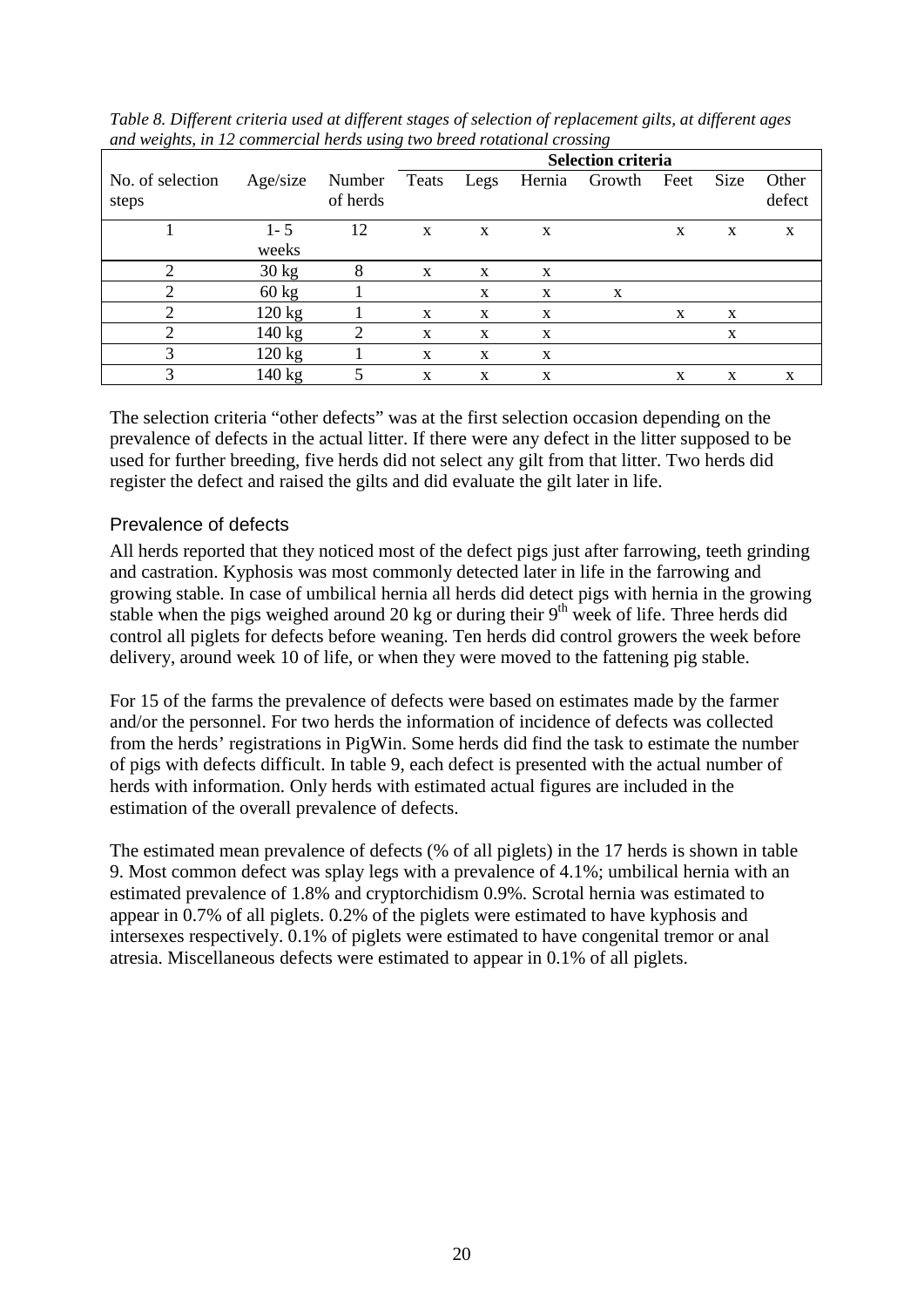| <b>Defect</b>     | No. of herds | Average prevalence, % |  |  |  |
|-------------------|--------------|-----------------------|--|--|--|
| Umbilical hernia  | 14           | 1.8                   |  |  |  |
| Scrotal hernia    | 14           | 0.7                   |  |  |  |
| Cryptorchidism    | 12           | 0.9                   |  |  |  |
| Kyphosis          | 6            | 0.2                   |  |  |  |
| Splay legs        | 9            | 4.1                   |  |  |  |
| Congenital tremor | 4            | 0.1                   |  |  |  |
| Anal atresia      | 6            | 0.1                   |  |  |  |
| Intersexuality    | 10           | 0.2                   |  |  |  |
| Miscellaneous     |              | 0.1                   |  |  |  |

*Table 9. Number of commercial herds with records on prevalence of defects, together with estimated average prevalences*

### <span id="page-26-0"></span>Cryptorchidism

None of the visited herds did euthanize males with cryptorchidism. Six herds castrated and marked cryptorchid piglets at the time of castration, and checked the pigs later on for the remaining testis.

#### <span id="page-26-1"></span>Splay legs

Splay legs are pointed out to be a major problem in four herds. The defect varied between batches and in one herd splay legs did only occur in litters from gilts. To prevent the defect three of the herds gave Tokosel<sup>®[1](#page-29-4)</sup> in feed to all sows in late pregnancy and noticed a decrease in proportion of piglets born with splay legs as an effect. Two herds had noticed a decrease of splay legs prevalence when increasing the amount of straw, for bedding, during farrowing.

#### <span id="page-26-2"></span>Umbilical and scrotal hernias

The size of the hernias and the ability to deliver these herniated pigs to fattening pig producers differ among farms. All but one piglet producing herd and one partly farrow-tofinish herd had an agreement with the fattening farm to deliver growers with defects, mainly scrotal and umbilical hernias. Some farms had an oral agreement; other farms had a written agreement. Alternatives in the agreements were to get less paid for defect pigs (price reduction) or the seller did deliver extra growers as compensation. Five farrow-to-finish farms raised the defect pigs in the fattening pig stable as long as the animals' welfare was maintained. Four fattening producers sorted out defect pigs when moving from growing to fattening stable and raised defect pigs in separate boxes.

Six herds pointed out umbilical hernia to be the most troublesome defect in the production, due to decreased growth, problems to deliver or raise the pigs to slaughter and animal welfare issues. Four of these herds estimated that the frequency of this defect had increased during the last two to three years. In case of scrotal hernia in a replacement litter, four herds did not take replacement gilts from the litter and these pigs were raised as commercial pigs and one herd did not take replacement gilts from the litter if scrotal or umbilical hernia was detected in the growing stable.

 $1$  Tokosel is a prescript mineral supply added to feed to prevent lack of vitamin E/Selenium in pigs, horses, cattle, sheep and poultry.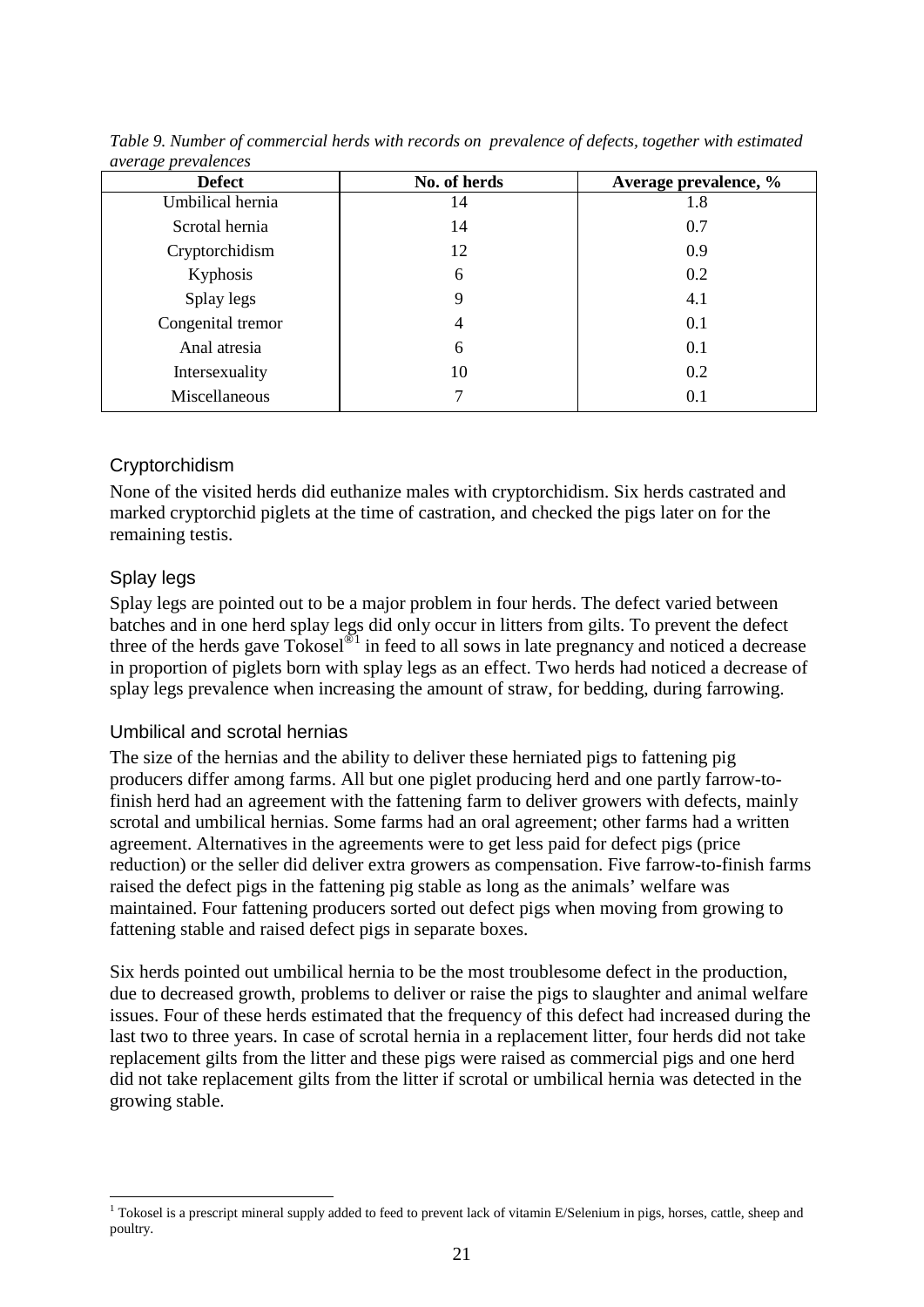All 17 herds found umbilical hernias among pigs in the growing stable. All piglets with umbilical hernias at birth were euthanized. As for the reason and the background for umbilical hernia, 16 herdsmen believed in a genetic background, nine herdsmen did also suggest an environmental influence. The environmental influence was defined as poor hygiene in the farrowing pen and wearing of the umbilical in the farrowing box. Some farms had seen a decrease in prevalence of umbilical hernia after deleting saw dust as a complementary bedding material during farrowing. Three of the six farms that used saw dust as complementary bedding material at farrowing pointed out umbilical hernias as a problem. One herd had seen a decreased prevalence of umbilical hernias when bandaging the belly of all replacement gilts during first week of life. This bandage covered the umbilical area with a dressing that was taped.

Four producers had seen an increase in the prevalence of umbilical hernias during the last two years. Two producers said that the prevalence of the defect varied; some batches had as many as 5-10% pigs with umbilical hernias and some batches had few or none.

#### <span id="page-27-0"></span>**Miscellaneous**

Other defects that occurred in the visited commercial herds were deformed legs and bodies in the newborn piglets, umbilical bleeding, deformed heads and snouts and tail necrosis. In one herd an increase of tail necrosis was observed during the autumn 2008. Two farrow-to-finish herds pointed out high prevalence of lameness of piglets day one after farrowing as a problem, suggesting it to be a health trait.

Three herdsmen informed that they had reported defects to the breeding organization at three different occasions:

- In one herd there had been very high prevalence of splay legs in one single batch (90 % of all piglets born alive).
- A second herd did find a relation between mortality in replacement litters in a specific farrowing batch and a specific boar as a father of these litters.
- The third herd did have batches following after each other with more than normal prevalence of several defects in litters with a father from specific breed.

All three herdsmen reported this to Nordic Genetics. None of them felt however that they did get any response or feedback. Four herdsmen asked for a better control of defects in nucleus herds, especially for umbilical and scrotal hernias.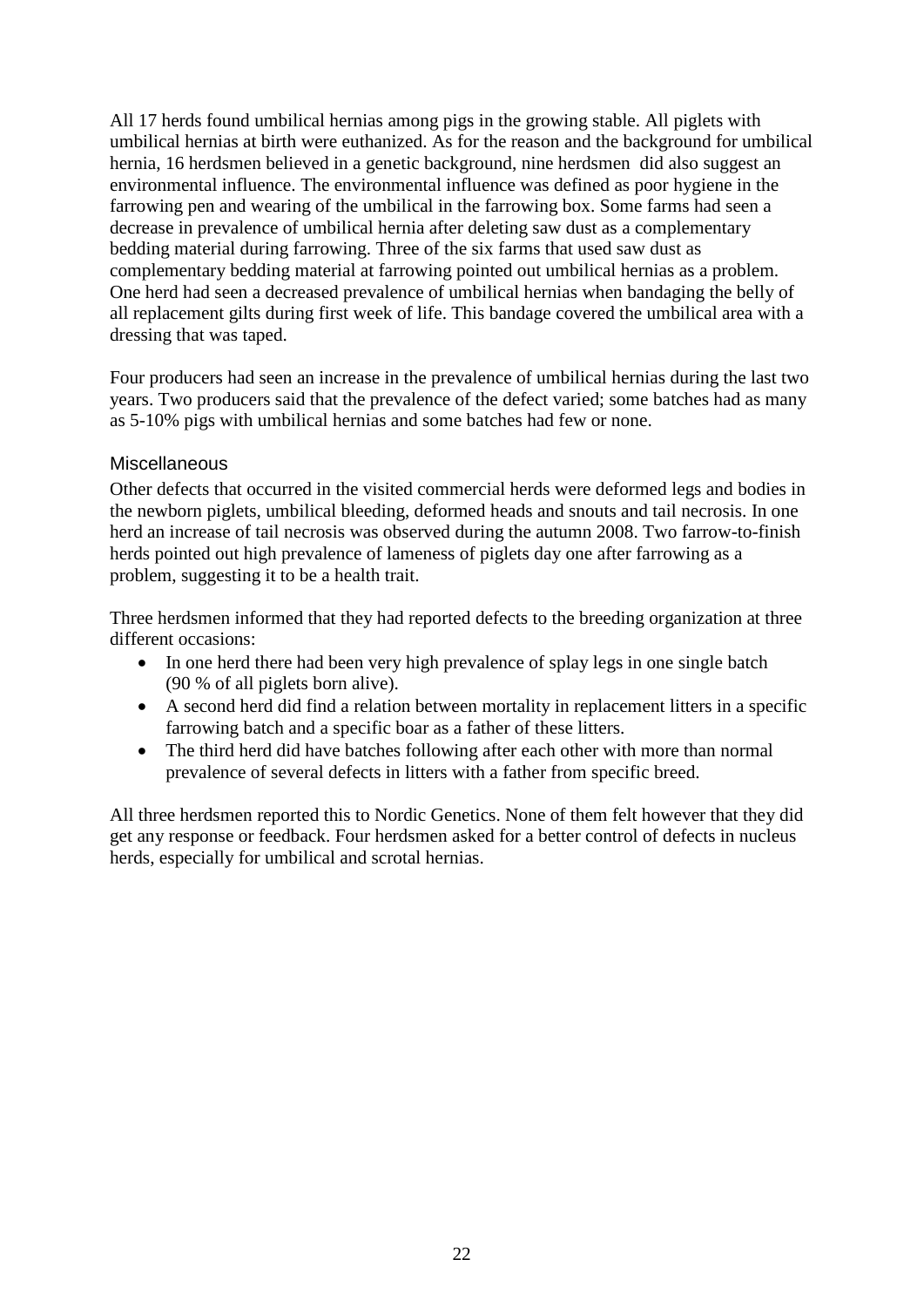# <span id="page-28-0"></span>**7. DISCUSSION**

### <span id="page-28-1"></span>**Methods used in this study**

In this study data from only 15 nucleus herds, five from each breed  $(H, L & K)$ , are included. There was a large variation in prevalence of recorded defects between herds. This implicates a variation in accuracy between herds in recording defects. It would have been interesting to include data from all nucleus herds, crossbred litters in nucleus herds and also multiplier herds and investigate if there is any heterosis effect on the prevalence of defect piglets. However, this requires that the recording of the defects is as accurate as possible in both purebred and multiplying herds.

As shown in table 2 there is a variation in number of herds with no finding of some defects. Cryptorchidism and scrotal hernia were registered in all 15 herds and this defect was used as a "model trait" to analyse the boar's effect as a father or maternal grandfather of the litters. Even though there were significant differences between breed and year for kyphosis, splay legs and tremor (table 4b) the prevalence did also differ markedly between herds within breed (table 2). The missing data, i.e. different accuracies of recording in some herds limits the accuracy to estimate the genetic background (heritability) of defects.

For the commercial herds, the main purpose was to collect information and opinions on prevalence of congenital defects in commercial pig production.

#### <span id="page-28-2"></span>**Defects in nucleus herds**

The overall mean prevalence of "any defect" present in litters varies between breeds, table 2. There is also a range between herds within breeds. Yorkshire has the highest mean prevalence of defects present in litters (16.8) and also the largest variation between herds in recorded defects, 11.9-23.2. It might be explained by different accuracy to register defects in different herds, which is supported by Ranberg (2007) who points out the risk for incorrect registration.

#### <span id="page-28-3"></span>Prevalence of defects

The prevalence of cryptorchidism is higher in Hampshire (4.3%) and Yorkshire (8.3%) than in Landrace (0.5%). As for the Yorkshire compared to Landrace this is supported by studies done by Knap (1986) and Ranberg (2007). Yorkshire has a higher mean proportion of litters with scrotal hernia (9.1%) compared to Hampshire (0.9%) and Landrace (6.5%). Knap (1986) however found the opposite: 12.0% in Yorkshire and 11.0% in Landrace.

Umbilical hernia, kyphosis, splay legs, anal atresia, intersexuality, tremor and miscellaneous defects were recorded in all breeds but not in all herds. In literature, umbilical hernia and kyphosis were often reported to be visible later in life and there might be that these defects are forgotten to be recorded when they can be clinically diagnosed. Anal atresia is lethal (Norrish & Rennie, 1968) in all cases in male pigs, and the low prevalence of the defect might be explained by the fact that the piglets die before controlled for defects. Prevalence of splay legs and tremor might be influenced by the sow, since the gestation length is of importance for the prevalence (Sellier *et al*., 1998; Stevenson, 2001). These defects might be affected by environmental factors in the uterus. The housing and management of pregnant sows in the herd can be of importance.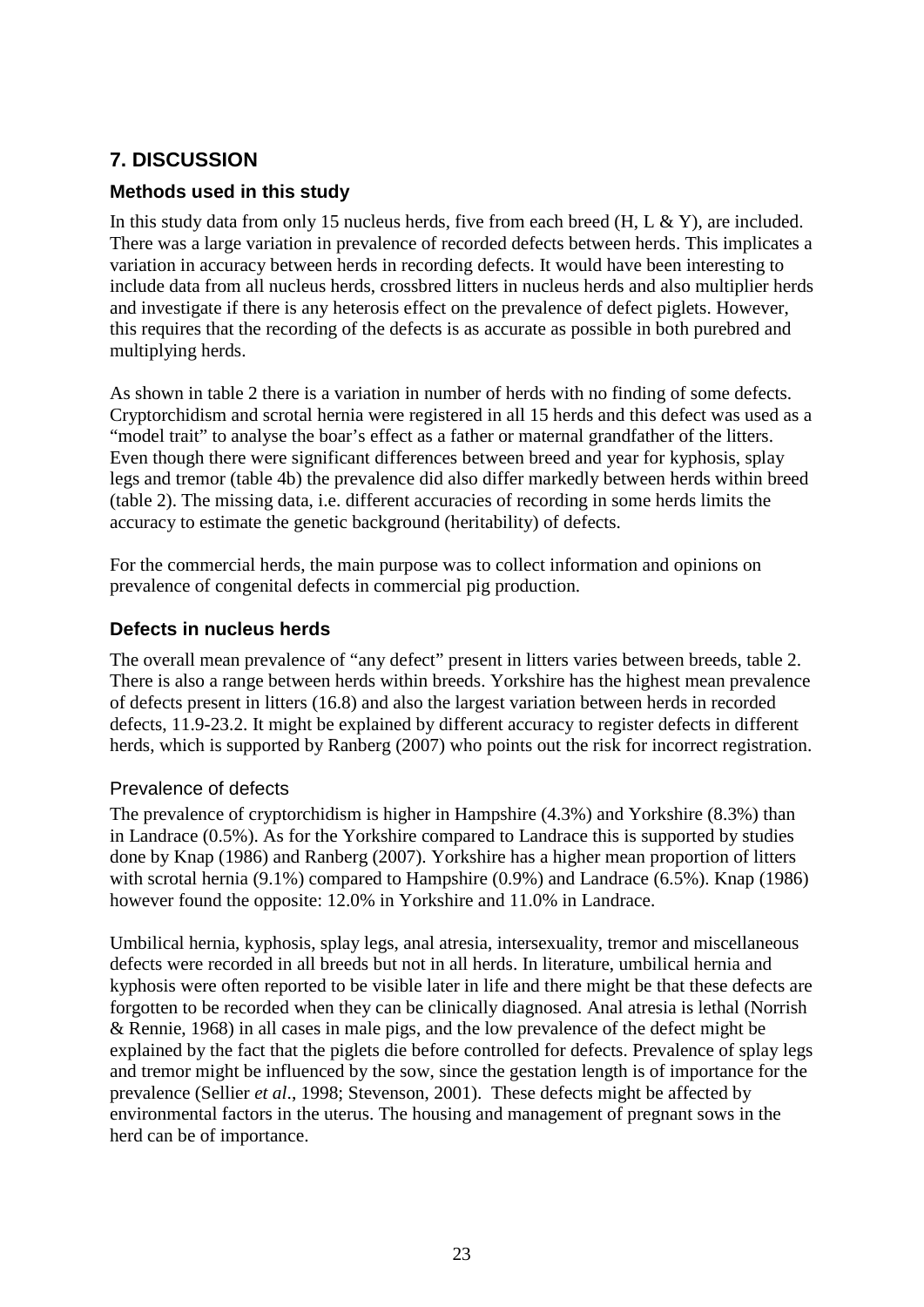Nordic Genetic's restriction on replacement stock considering scrotal hernia and cryptorchidism can explain the decreased prevalence of the scrotal hernia over years since there is a reduction from 2004-2005 to 2006-2007. Cryptorchidism, as a contrast, has increased in Yorkshire from 2002-2003 to 2006-2007. This might be a result of a more accurate registration or a higher frequency of alleles causing the defect within the population.

#### <span id="page-29-0"></span>Factors that effect prevalence

Very little information has been found in literature on different factors that might have an effect on the prevalence of defects, since all factors (e.g. effect of season and parity) are not studied in different studies. Concerning effect of season, one possibility is that the herdsmen are busy working out in the fields during spring and autumn and put less time in the herds. This might at least give some explanation to the decrease of cryptorchidism present in litters born in Mars-April and the decrease of scrotal hernia in July-August from second and third parity sows. In the opposite, in first parity sows, the prevalence of both cryptorchidism and scrotal hernia increases during May-April. Maybe the system for grouping the sows into batches and have farrowing during weekends has an effect on the registrations of defects. Many large herds have ordinary personnel during the weeks and since first parity sows might have a shorter gestation length (Sellier *et al*., 1998) compared to second and third parity sows, the litters from first parity sows are recorded more properly by the personnel. Mulley & Edwards (1984) found an increasing prevalence of defects with an increased parity number of the sow.

The effect of number born piglets in the litters has been studied by Mulley & Edwards (1984) suggesting an increasing number of defect piglets in larger litters. In this study the trend was the same, there is a higher probability to find at least one defect pig in the litters when the litters are larger.

### <span id="page-29-1"></span>Genetic background

Estimates of heritability for scrotal hernia and cryptorchidism were low  $(<0.2$ ) which is in agreement with literature, see table 1b. The low estimates can be an effect of a low recording accuracy of defects generally in herds and that the trait was a binary trait, which gives lower estimates. In Yorkshire, the  $h^2$  of cryptorchidism was estimated to be 0.23 (father) and 0.16 (maternal grandfather). In Landrace the  $h^2$  of scrotal hernia was estimated to be 0.20 and 0.18. The differences between breeds implicates that there are different genetic backgrounds for the defects in different breeds. According to table 2, there is variation between herds' records of defects and this might reflect different attitudes on recording defects in different herds. This might give some explanation to the low estimates of heritability.

### <span id="page-29-2"></span>**Defects in commercial herds**

#### <span id="page-29-3"></span>Prevalence

The estimated mean prevalence of defects in the visited herds are shown in table 9. Splay legs is estimated to be most common defect, with 4.1% of all pigs born followed by umbilical hernia with an estimated prevalence of 1.8%. The prevalence of cryptorchidism and scrotal hernia was estimated to 0.9% and 0.7% respectively.

<span id="page-29-4"></span>Gestation length has an importance for the incidence of splay legs (Sellier *et al*., 1999). One reason for the high estimated prevalence of splay legs in commercial herds is that two herds reporting this to be very large problems occasionally, with as many as 90% of all born piglets affected. This might be caused by some environmental effect in these two herds, which we have not identified, more than a genetic defect.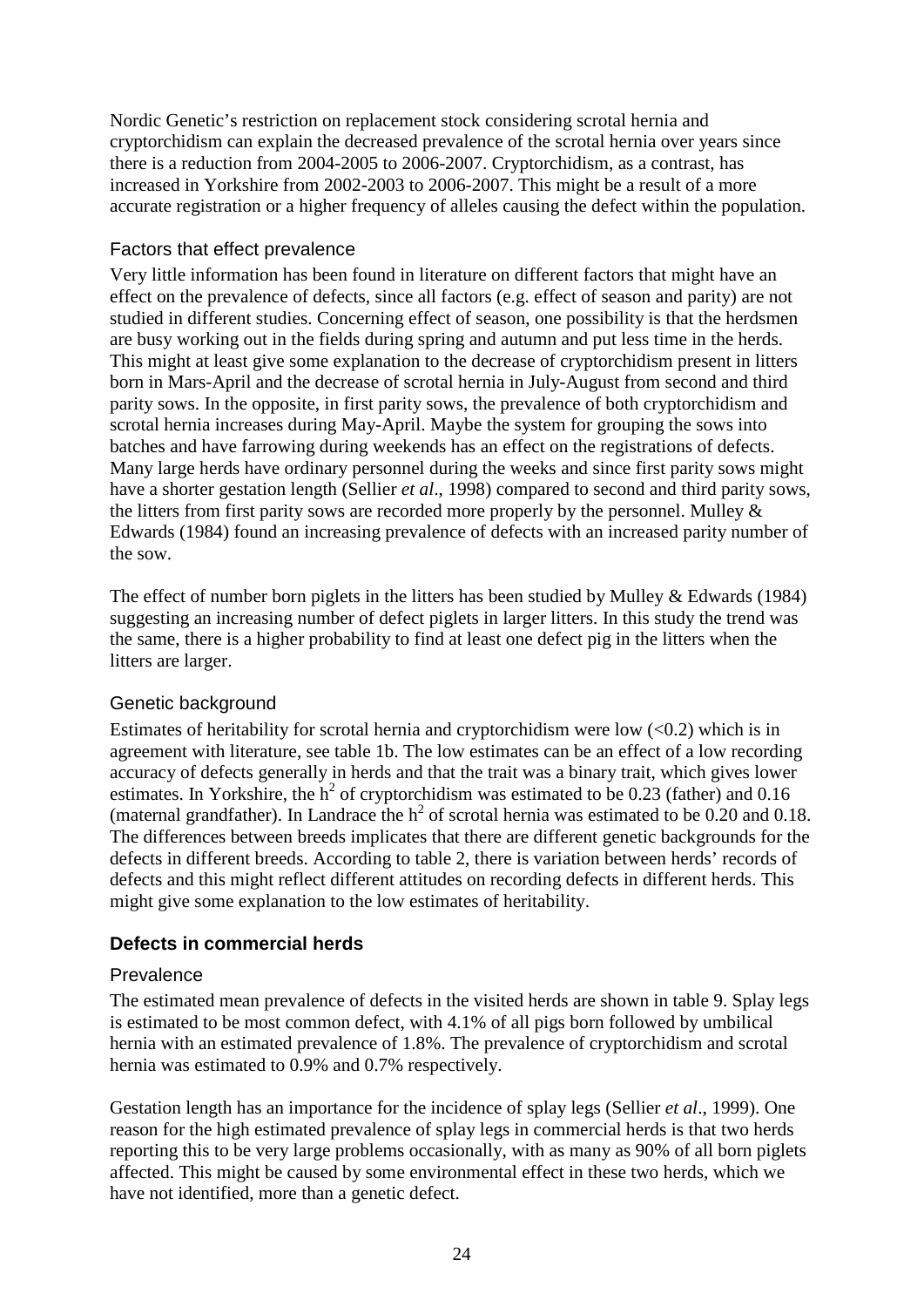#### <span id="page-30-0"></span>Umbilical hernia

Umbilical hernia is pointed out to be an increasing problem in the visited commercial herds. Pigs with large umbilical hernia may suffer and in some cases they are found dead and the herdsmen will suffer from economic losses. In the interviews, it was pointed out that herniated pigs have a lower daily weight gain than not affected pigs, which is shown by Straw *et al.* (2009). Use of saw dust as a bedding material at farrowing can increase umbilical bleeding and negatively affect the healing of the umbilical ring after birth (Lambert Vet Supply, 2009). This is also confirmed by the interviews where some herds had excluded saw dust as a bedding material at farrowing and observed a decrease of umbilical hernias.

Defects in the umbilical region have a complex background. Any defect or protrusion at the umbilical region is often referred to as an umbilical hernia. The actual content of the umbilical sack is not easily determined on live pigs and umbilical hernias might be mixed up with umbilical abscesses. Herds with piglet production and partly farrow-to-finish production have in some cases problems to deliver growers with umbilical and scrotal hernia. It was common to make an agreement with the fattening pig producer regarding pigs with hernia present. This will make it easier for the piglet producer to empty the stable. Another option for piglet producing herds could be to euthanize herniated pigs when the defect is detected. Is it worth to raise a herniated piglet to a 30 kg's grower and then maybe not be able to sell the pig? Herds with farrow-to-finish production have the possibility to raise herniated pigs to slaughter within the herd.

Factors influencing presence of umbilical hernias need to be investigated more. How to handle pigs with this defect is one question to be answered. It would be of interest to know if umbilical abscesses will affect the weight gain to the same extent as an umbilical hernia. If there are differences, it would be interesting to find a model for examination and diagnosis on live pigs.

#### <span id="page-30-1"></span>Boar taint

There is a risk for boar taint of the meat if the male pig not is castrated. Any pig found at slaughter with at least one testicle left, either in the scrotum or in the abdomen is tested for skatole level and the producer will have to pay for the test (Samuelsson, 2009). If the test result is under the set threshold, the pig will be paid as a normal fattening pig, 12 -13 SEK/kg (Swedish Meats, 2009). If the test is over the set threshold, the price for the pig will be in the same price level as a boar, 3 SEK/kg (Swedish Meats, 2009). In the visited herds there were different ways to handle pigs with scrotal hernia and cryptorchid pigs. It is interesting that only three herdsmen reported that it was worth the economic effort to call for veterinarian surgery for these pigs. The prevalence of entire male pigs with skatole levels over the set threshold is depending on several different factors and was in one study done by Lundström *et al*. (2003) 2.8%. According to Lindberg (2009) the cost for using veterinarian surgery on pigs with cryptorchidism and/or scrotal hernia is 300 SEK/pig. It could thus be of economic interest to call for veterinarian surgery at cryptorchid and herniated pigs to assure the income from the carcass.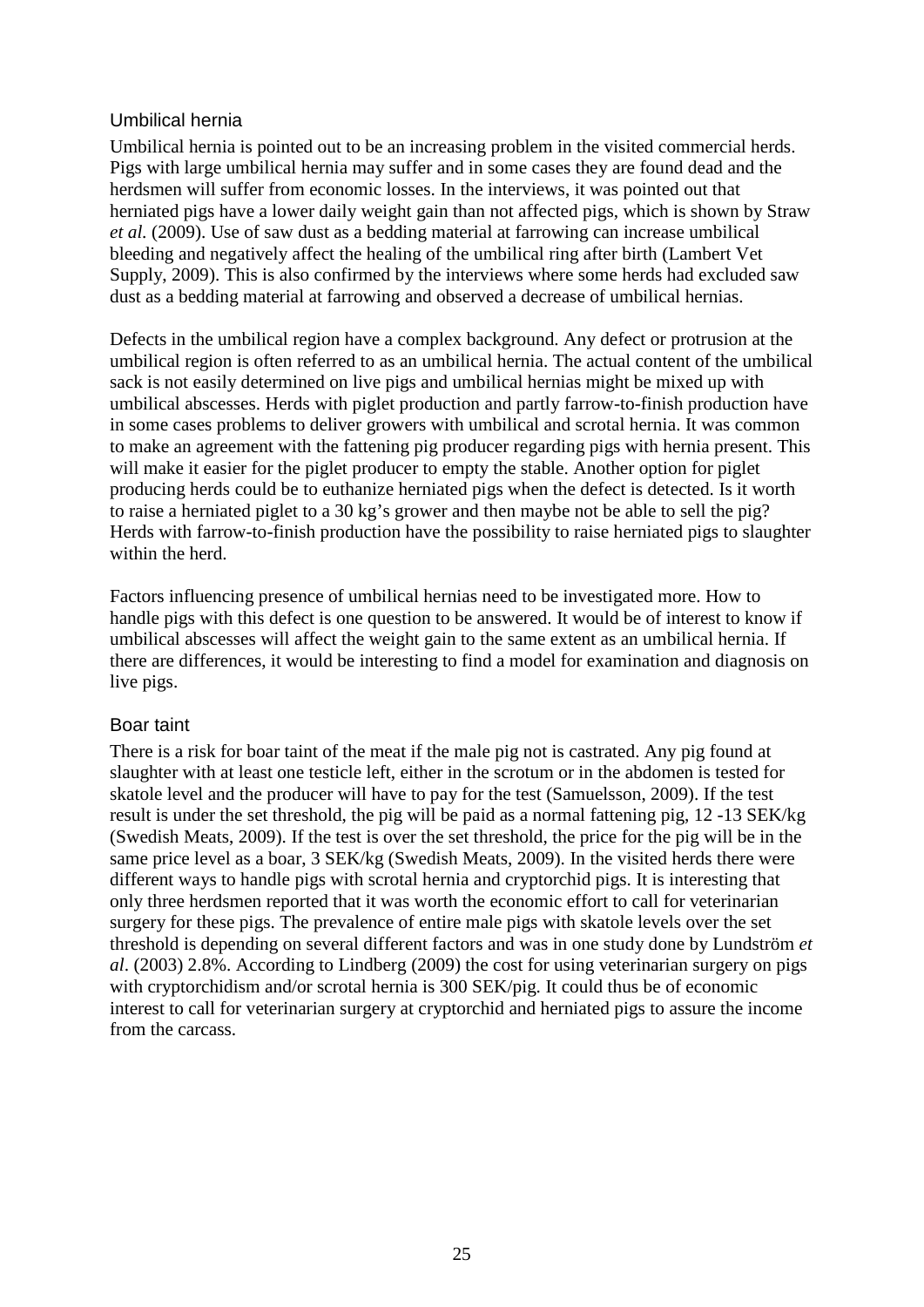#### <span id="page-31-0"></span>Breeding at a herd level

Replacement gilts are selected and raised in many different ways and the time and criteria for selection differs among herds, table 7. All 12 herds that used two breed rotational crossing did include hernia as a criterion for selection. Five of these herds did not select any gilt from a litter with a defect present. This can be interpreted as a rather high level of skilfulness in selection of gilts. If more herds were informed of the importance of an accurate registration and correct selection criteria when using rotational crossing this might influence the prevalence of defects in commercial herds.

Three herds had contacted Nordic Genetics in three different matters concerning defects observed in their herds. None of the herdsmen felt that they had got any response or feed back. Such reports could have been opportunities for Nordic Genetics to provide all commercial producers with information about different defects and what can be done at a herd level.

### <span id="page-31-1"></span>**Consider defects in breeding programmes**

#### <span id="page-31-2"></span>Genetic Markers

Genetic markers have been found for congenital defects in pigs. QTLs for scrotal hernia and defect fore and hind limbs have been found on SSC5 (Ranberg, 2007). It would be of interest to investigate the possibility to find QTLs for cryptorchidism in pigs, as done in mice (Zimmerman *et al*., 1999; Tomboc *et al*., 2000), since there was a positive correlation between scrotal hernia and cryptorchidism in the Yorkshire breed. If more QTLs could be found there is a possibility to check for these QTLs and evaluate purebred animals to exclude animals with the defect alleles from breeding.

### <span id="page-31-3"></span>Defects as health traits

In Norway, the pig breeding association Norsvin has included congenital defects as health traits in the breeding program. The most important defects (e.g. hernias, cryptorchidism and splay legs) in Swedish pig production, from an economic and animal welfare point of view, could be included in the breeding programmes in Nordic Genetics as well. A prerequisite for an effective selection would be to increase the accuracy of recording of defects in both nucleus and multiplier herds. Another possibility could be to use records from commercial level herds in the breeding evaluation. In that case, it would be necessary to leave good information on the pedigree of both the father and the mother of the litter. One difficulty is the risk for under-reporting of defects in herds. A better control of registration of defects at herd level could be a solution. The heritability estimates at the commercial herd level might be low, but there is a lot more information and thus a higher accuracy when analysing the data if these herds are included.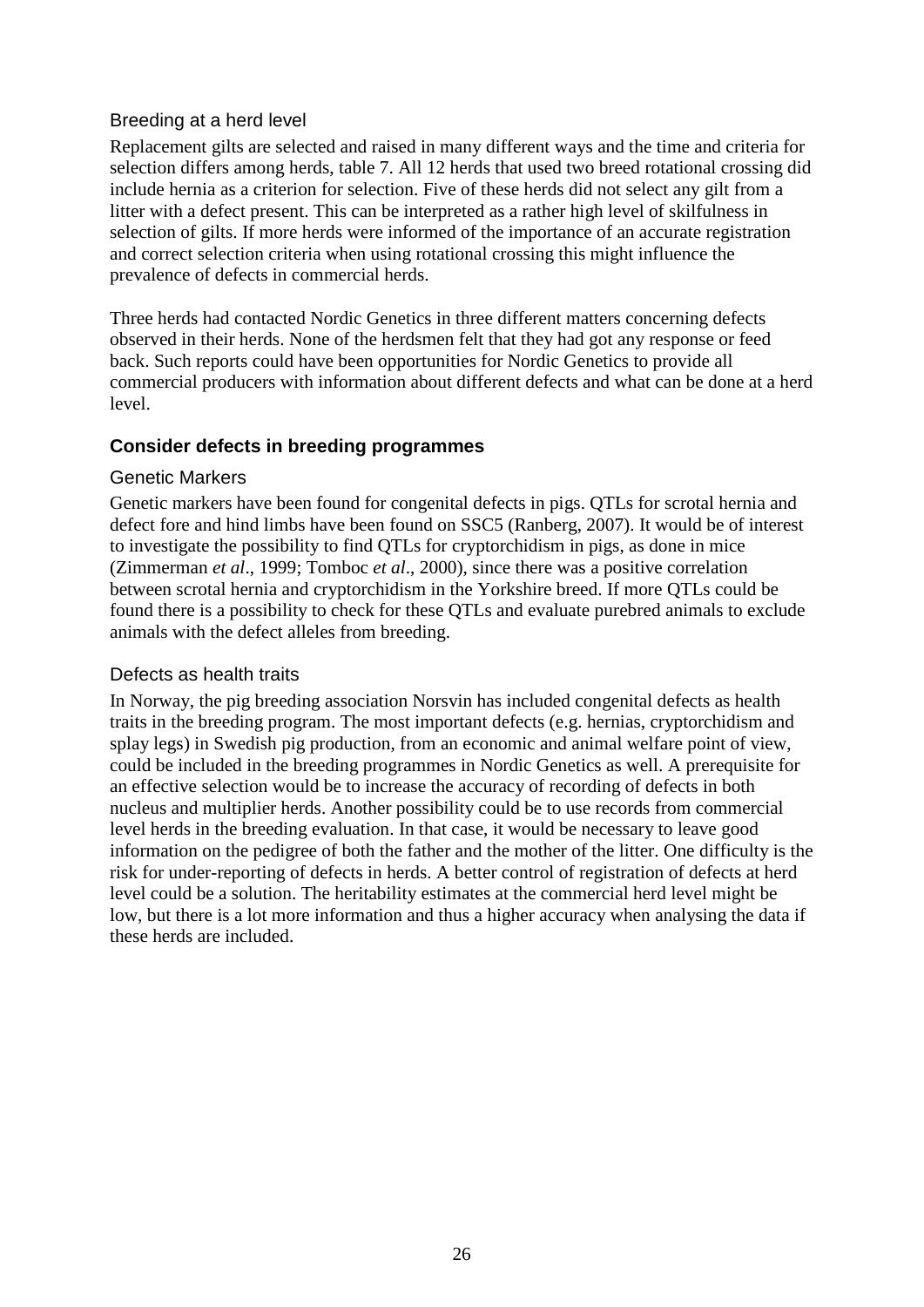# <span id="page-32-0"></span>**8. CONCLUSION**

According to this study, cryptorchidism is the most common defect in Hampshire and Yorkshire litters. Scrotal hernia is the most common defect in Landrace litters. Significant effects on the prevalence of litters with defects present were found for breed, herd, year and month\*parity number. A positive 'genetic correlation' between cryptorchidism and scrotal hernia was found in Yorkshire. Estimated heritabilites were generally low. Splay legs and umbilical hernia were estimated to be the most common defects in commercial herds. Prevalence of umbilical hernias have, according to the interviewed herdsmen, increased during the last two years. Defects can be considered as health traits in breeding programmes if more herds record the true prevalence of defects. Another possibility is to use genetic markers and analyse individuals that are interesting to use in breeding.

# <span id="page-32-1"></span>**9. ACKNOWLEDGEMENTS**

I would like to thank the 17 commercial herds that took the time answer all questions in the interviews and for all the coffee I have been drinking.

Thanks to the breeding companies Nordic Genetics and Norsvin for sharing information, this has helped me a lot!

There is not enough thank yous for Nils Lundeheim, my very VERY patient supervisor. Thank you for sharing all your knowledge and for your pep-talk. It seems like I got it done eventually $\circledcirc$ !

I would also like to thank my family and friends for all support and help through this journey of my education. This is the beginning…..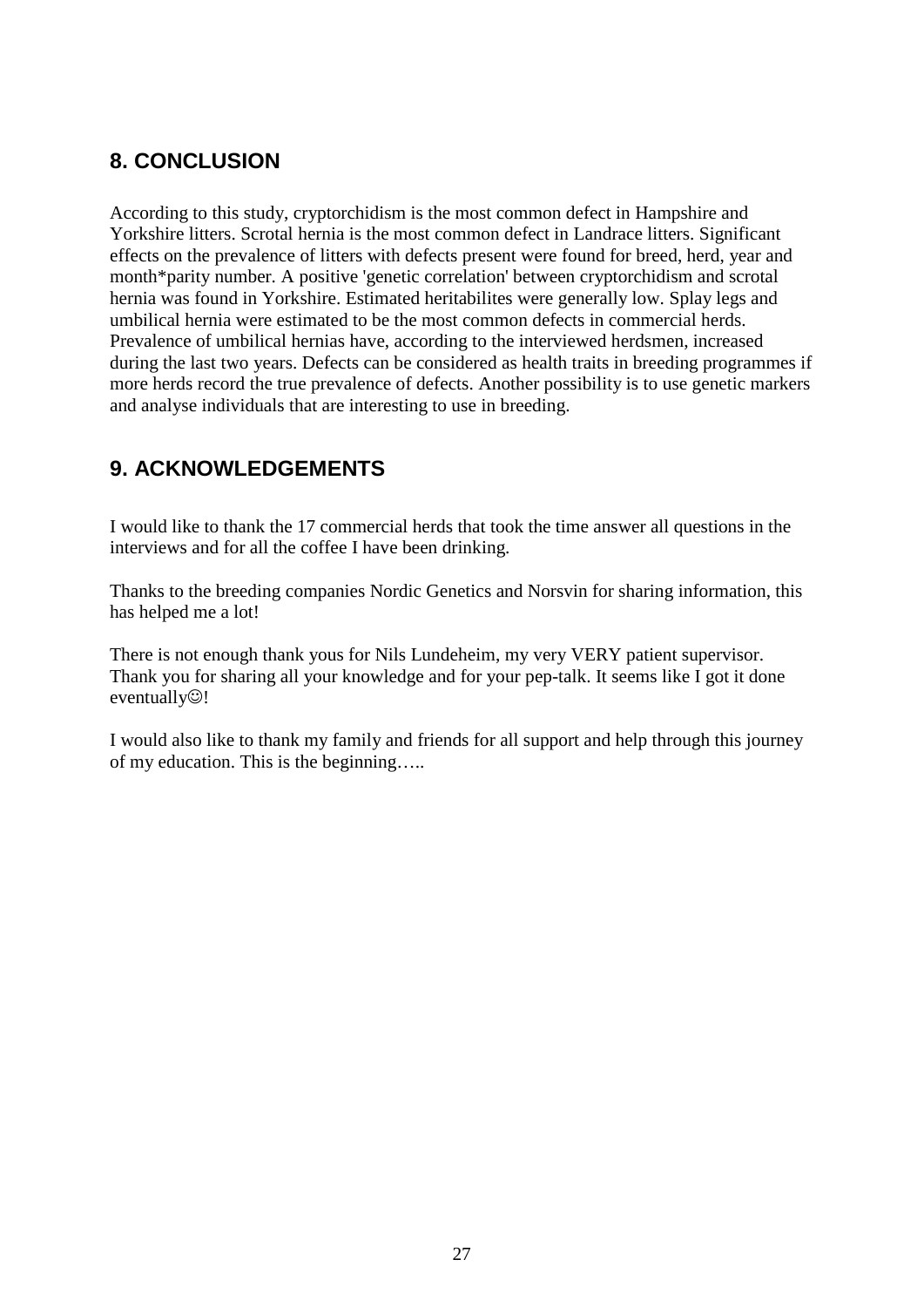### <span id="page-33-0"></span>**10. REFERENCES**

#### **Articles**

- Amann, R.P. & Veeramachaneni, D. N. R. 2007. Cryptorchidism in Common Eutherian Mammals. *Reproduction.* 113 pp: 541-561.
- Andersson, C. & Rydhmer, L. 1991. Vanligt med missbildningar? Ny SLU-studie utförd. *Svinskötse*l 1 pp: 14-15.
- Benoit-Biancamano, M-O., Drolet, R. & D'Allaire, S. 2006. "Aplasia cutis congenita (epitheliogenesis imperfecta) in swine: observations from a large breeding herd". *Journal of Veterinary Diagnostic Investigation.* 18(6) pp: 573-579.
- Bradley, H. 2005. Variation in Back Conformation and Prevalence of Ulcers on the Sholders: a Cohort Study of Related Swedish Landrace and Landrace\*Yorkshire sows. *Swedish University of Agricultural Sciences*, *Department of Animal Breeding and Genetics.* Master Thesis 270.
- Cassini, P. Montironi, A. Botti, S., Hori, T., Okhawa, H. Stella, A., Andersson, L. & Gouffra, E. 2005. Genetic Analysis of Anal Atresia in Pigs: Evidence for Segregation at Two Main Loci. *Mammalian Genome*. 16 pp: 164-170.
- Genini, S., Malek, M., Sˇ pilar. S., Nguyen, T., Ménétrey, F., Gebert, S., Hagger, C., Neuenschwander, S., Kadarmideen, H.N., Stranzinger, G. & Vögeli, P. 2004. "Arthrogryposis Multiplex Congenita (AMC), a Hereditary Disease in Swine, Maps to Chromosome 5 by Linkage Analysis". *Mammalian Genome.* 15(11) pp: 935-41.
- Grindflek, E., Moe, M., Taubert, H., Simianer, H., Lien, S. & Moen, T. 2006. Genome-wide Linkage Analysis of Inguinal Hernia in Pigs using Affected Sib Pairs. *BioMed Central Genetics*. 7(25).
- Halina, W. G. Barrales, D. W., Partlow, G. D & Fisher, K. R. S. 1984. Intersexes in Swine; A Problem in Descriptive Anatomy. *Canadian Journal of Comparative Medicine*. 48 pp: 313-321.
- Heyde van der, H. de Mets, J. P., Porreye, L., Henderickx, H. Calus, A., Bekaert, H. & Buysse, F. 1989. Influence of Season, Litter Size, Parity, Gestation Length, Birth Weight, Sex and Farrowing Pen on Frequency of Congenital Splayleg in Piglets. *Livestock Production Science*. 21 pp: 143- 155.
- Holl, J. W. & Johnson, R. K. 2005. Incidence and Inheritance of Splayleg in Nebraska Litter Size Selection Lines. *Nebraska Swine Report.* pp: 24-28.
- Holl, J. W., Rohrer, G. A., Shackelford, S. D., Wheeler, T. L. & Koohmaraie, M. 2008. Estimates of Genetic Parameters for Kyphosis in Two Crossbred Swine Populations. *Journal of Animal Science.* Published online Mars 28, 2008.
- Holyoake, P.K., Stevenson, J., Stokes, M.R., Kirk, E.P., Sugo, E. & WJ Hawthorne, W.J. 2006. "The Occurrence of Congenital Heart Defects in an Inbred Herd of Pigs in Australia"**.** *Australian Veterinary Journal*. 84(4) pp: 129-133.
- Hori, T., Giuffra, E., Andersson, L. & Ohkawa. H. 2001. "Mapping Loci Causing Susceptibility to Anal Atresia in Pigs, Using a Resource Pedigree". *Journal of Pediatric Surgery*. 36(9) pp: 1370- 1374.
- Jirmanoná, I. 1982. The Splayleg Disease: A Form of Congenital Clucocorticoid myopathy? *Veterinary Research Communications*. 6 pp: 91-101.
- Knap, P. W. 1986. Congenital Defects Inheritance of AI Boars: Genetic Parameters and Breeding Value Estimation Procedures. *Livestock Production Science*. 15 pp: 337-352.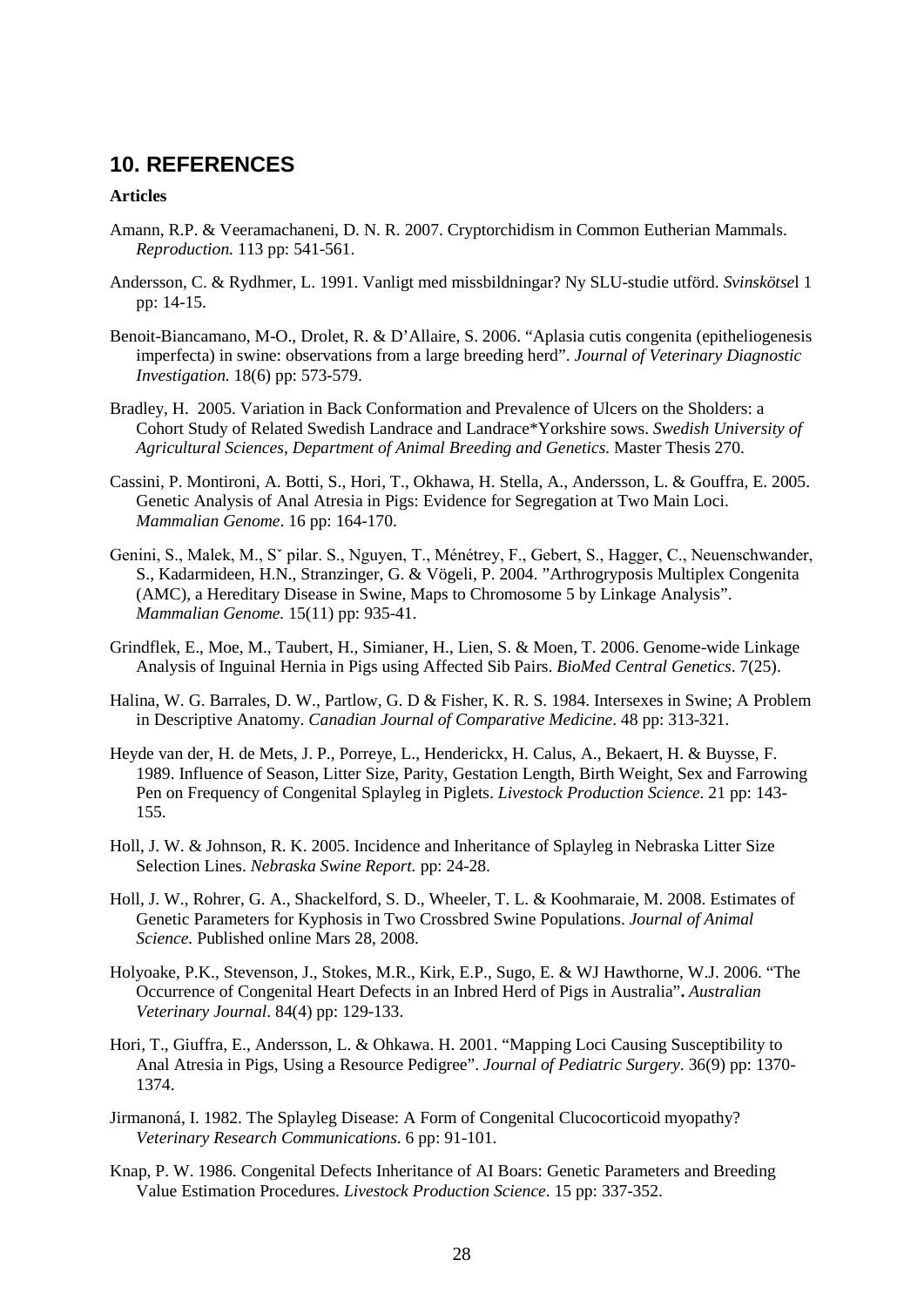- Lindström, K. & Lundeheim, N. 1986. Trembling Symptoms Among Growing Pigs- an Analysis of the Swedish Pig Progeny Testing Scheme. *Nordisk Veterinӕrmedicin.* 38 pp: 22-25.
- Lundström, K., Malmfors, B., Stern, S., Rydhmer, L., Eliasson-Selling, L., Mortensen, A.B. & Mortensen, H.P. 1994. Skatole Levels in Pigs Selected for High Lean Tissue Growth Rate on Different Dietary Protein Levels. *Livestock Production Science.* 38(2) pp: 125-132.
- Lush, J. L. & Jones, J. M. 1930. The Inheritance of Cryptorchidism. *Journal of Animal Science*. 1930 pp: 57-61.
- Magee, W. T. 1951. Inheritance of Scrotal Hernia in Swine. *Journal of Animal Science*. 10 pp: 516- 522.
- Mikami, H. & Fredeen, HT. 1979. A Genetic Study of Cryptorchidism and Scrotal Hernia in Pigs**.** *Canadian Journal of Genetics & Cytology*. 21(1) pp: 9-19.
- Mulley, R. C & Edwards, M. J. 1984. Prevalence of Congenital Abnormalities in Pigs. *Australian Veterinary Journal.* 61(4) pp: 116-120.
- Nielsen, L. W. D., Høgedal, P., Arnbjerg, J. & Jensen, H.E. 2005. Juvenile Kyphosis in Pigs. *Acta Pathologica Mircobiologica et Immunologica.* 113 pp: 720-707.
- Norrish, J. G. & Rennie, J. C. 1968. Observations on the Inheritance of Atresia Ani in Swine. *The Journal of Heredity.* 59 pp: 186-188.
- Omtvedt, I. T., Stanislaw, C. M. & Whatley jr, J. A. 1965. Relationship of Gestation Length, Age and Weight at Breeding, and Gestation Gain to Sow Productivity at Farrowing. *Journal of Animal Science.* 24 pp: 531-535.
- Pailhoux, E. Pelliniemi, L. Barbosa, A. Parma, P. Kuopio, T. & Cotinot, C. 1997. Relevance of Intersexuality to Breeding and Reproductive Biotechnology Programs; XX Sex Reversal in Pigs. *Theriogenology*. 47 pp: 93-102.
- Pattersson, D. S. P., Sveasy, D. Brush, P. J. & Harding, J. D. J. 1973. Neurochemistry of the Spinal Cord in British Saddleback Piglets Affected with Congenital Tremor, Type A-IV, A Second Form of Hereditary Cerebrospinal Hypomyelinogenesis. *Journal of Neurochemistry*. 21 pp: 397-406.
- Pattersson, D. S. P., Done, J. T., Foulkes, J. A & Sveasy, D. 1976. Neurochemistry of the Spinal Cord in Congenital Tremor of Piglets (Type AII), a Spinal Dysmyelinmogenesis of Infectious Origin. *Journal of Neurochemistry*. 26 pp 481-485.
- Ranberg, I. M. A. 2007. Health Traits in the Breeding Goal for Norsvin Landrace and Norsvin Duroc. *Poster Presented at EAAP 2007*, Dublin, Ireland.
- Rothschild, M. F., Christian, L. L. & Blanchard, W. 1988. Evidence for Multigene Control of Cryptorchidism in Swine. *The Journal of Heredity*. 79(4) pp: 313-314.
- Rutten-Ramos, S. C. & Deen, J. 2006. Association Between Umbilical Hernias and Genetic Line in a Swine Multiplication Herd and Methods to Differentiate the Role of Sire in the Incidence of Umbilical Hernias in Offspring. *Journal of Swine Health and Production*. 14(6) pp: 317-322.
- Searcy-Bernal, R. & Gardner, I. A. 1994. Effects of and Factors Associated with Umbilical Hernias in a Swine Herd. *Journal of the American Veterinary Medical Association*. 204(10) pp: 1660-1664.
- Sellier, P., Dando, É. & Dando, P. 1999. Induction of Parturition in the Sow and Incidence of Splayleg Syndrome in the Newborn Piglet. *Annuales de zootechnie*. 48 pp: 153-161.
- Stevenson, G. V., Kiupel, M., Mittal, S. K., Choij, J., Latimer, K. S. & Kanitz, C. L. 2001. Tissue Distribution and Genetic Typing of Porcine Circoviruses in Pigs with Naturally Occurring Congenital Tremors. *Journal of Veterinary Diagnostic Investigation.* 13 pp 57-62.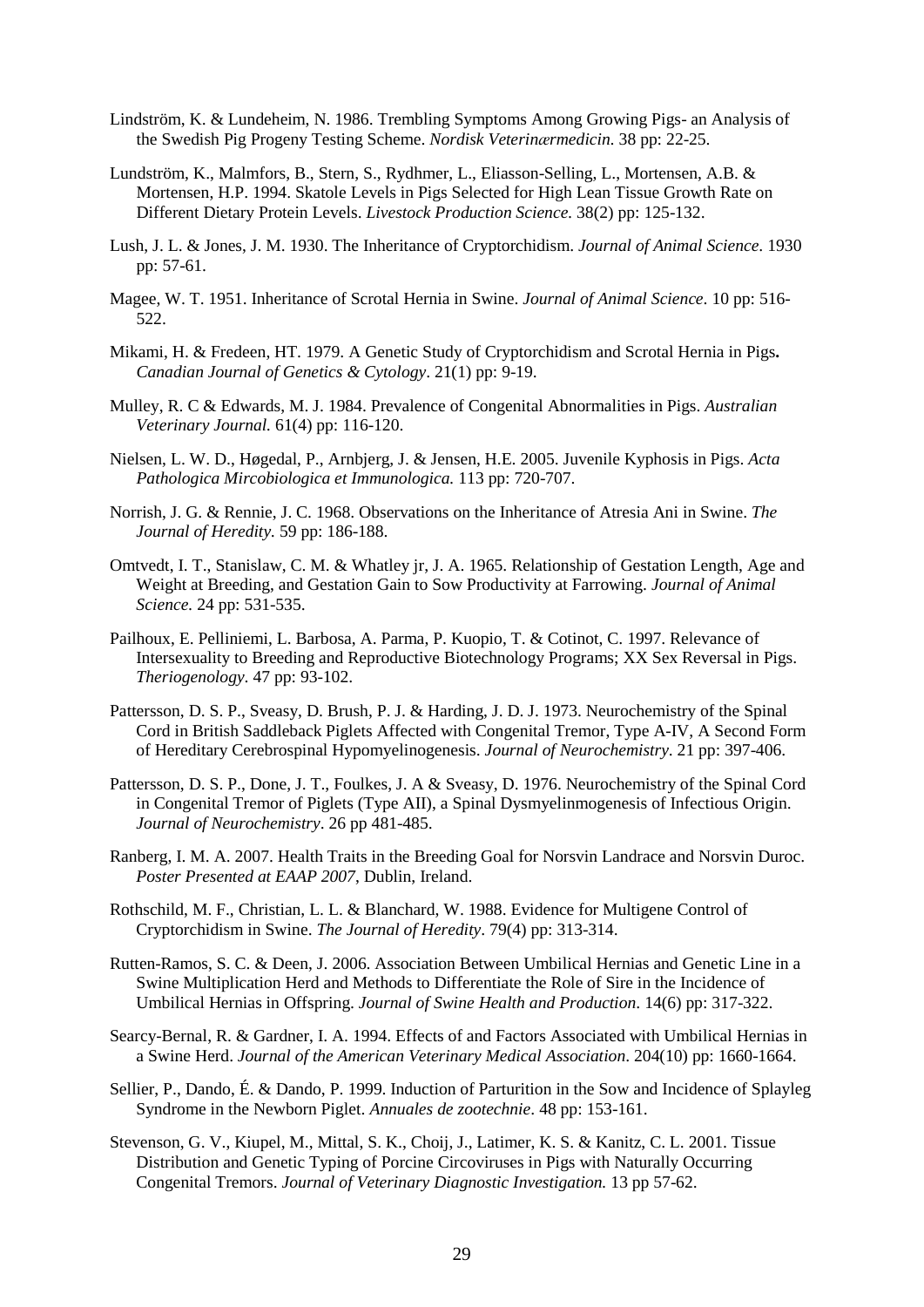- Straw, B., Bates, R. & May, G. 2009. "Anatomical abnormalities in a group of finishing pigs: prevalence and pig performance". *Journal of Swine Health and Production*. 17(1) pp: 28-31.
- Thaller, G., Dempfle, L. & Hoeschele, I. 1996. Investigation of the Inheritance of Birth Defects in Swine by Complex Segregation Analysis. *Journal of Animal Breeding and Genetics*. 113 pp 77- 92.
- Tomboc, M., Lee, P.A., Mitwally, M.F., Schneck, F.X., Bellinger, M. & Witchel, S.F. 2000. "Insulinlike 3/Relaxin-Like factor gene mutations are associated with cryptorchidism". *The Journal of Clinical Endocrinology & Metabolism.* 85(11) pp: 4013-4018.
- Warwick, B. L. 1926. A Study of Hernia in Swine. *Agricultural Experiment Station of the University of Wisconsin and United States Department of Agrioculture Co-operating*.
- Zimmermann, S., Gerd Steding, G., Emmen, J.M.A, Brinkmann, A.O, Nayernia, K., Holstein, A.F., Engel, W. & Adham, I.M. 1999. "Targeted disruption of the Insl3gene causes bilateral cryptorchidism". Molecular Endocrinology. 13(5) pp: 681-691.

#### Books:

Ingwersen, W. 1998. *Digestive system: Congenital and Inherited Anomalies*. In: Aiello SE, ed. The Merck Veterinary Manual. 8<sup>th</sup> ed. Whitehouse Station, New Jersey, Merck and Co.

Sjaastad, Ø. V., Hove, K. & Sand, O. 2003. *Physiology of Domestic Animals*. 1<sup>st</sup> ed. Oslo. Scandinavian Veterinary Press. p: 631.

#### **Internet**

Dansk Svineproduktion, 2009. Danske Svineproduktions' homepage, "Regler for Avl og Opformering" www.infosvin.dk. Accessed 2009.01.15.

Norsvin, 2009. Norsvins' homepage. "Avl/Mål". www.norsvin.no. Accessed 2009.01.15.

- Lambert Vet Supply, 2009. Lambert Vet Supplys' homepage. "Naval bleeding in swine". www.lambertvetsupply.com/Naval-Bleeding.php. Accessed 2009.02.11.
- Swedish Meats, 2009. Swedish Meats Homepage. "Fattening pig note, week 8, 2009". www.swedishmeats.com. Accessed 2009.02.15.

#### **Personal communication**

Kihlberg, M. 2009. Nordic Genetics, 244 82 Kävlinge. 2009.01

Ersland, E. 2009b. Norsvin, Furnesveien 223, 2319 Hamar, Norway. 2009.01

Samuelsson, R. 2009. Swedish Meats, Box 300223, 104 25 Stockholm. 2009.02

Lindberg. M. 2009. Svenska Djurhälsovården, Kungsängens gård, 753 23 Uppsala. 2009.02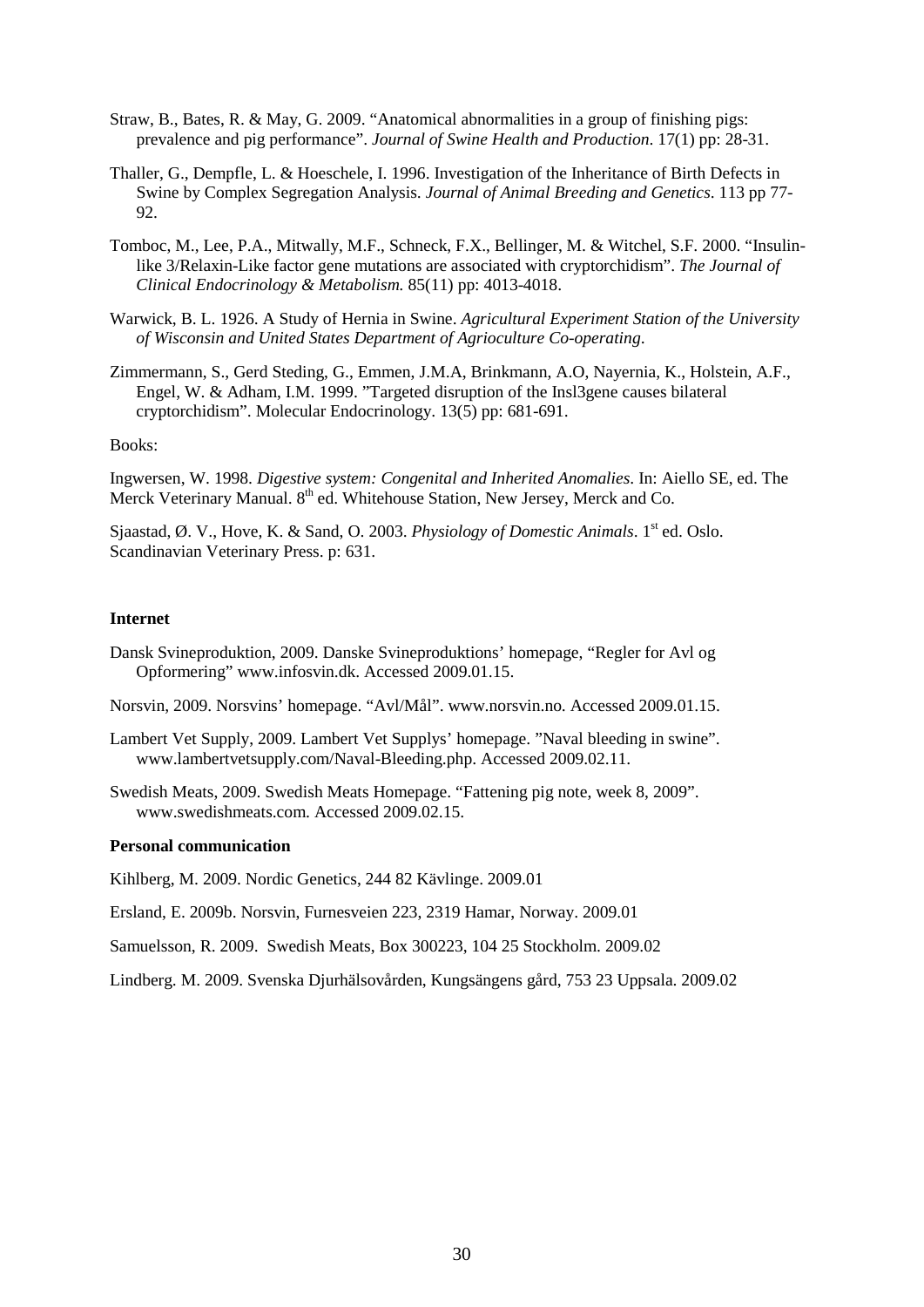# <span id="page-36-0"></span>**11. APPENDIX**

<span id="page-36-1"></span>**Herd enquiery form**



#### **General:**

Herd description; (number of sows, production data (number piglets born alive, number weaned piglets) production system, group system, slats in different stables, bedding material, system for feeding, years in production, changes in production, e.t.c):

Routines for cleaning and disinfection between batches:

Number of employees:

Replacement gilts, type of system: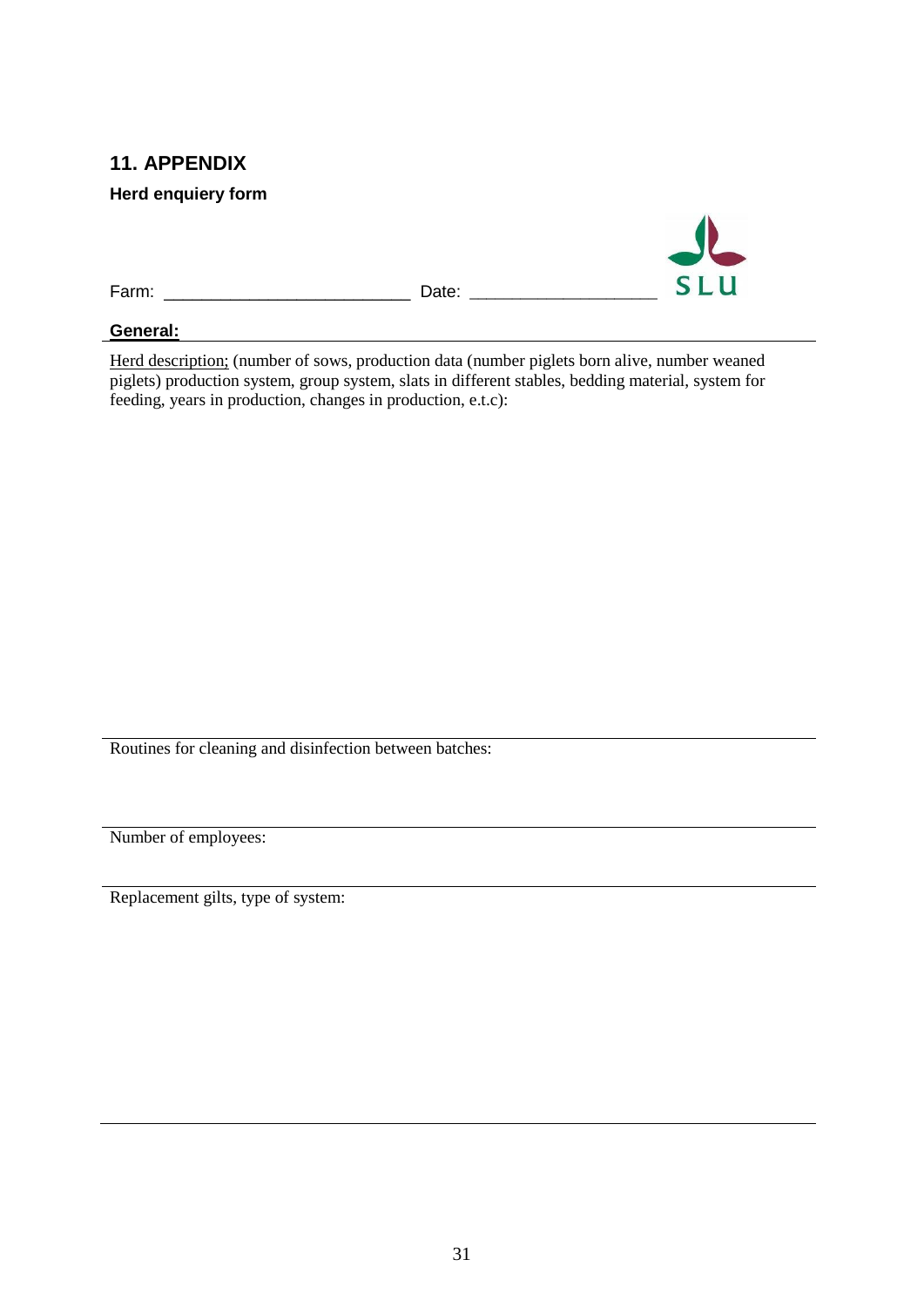Breeding material/AI dozes/Boars (Nordic Genetics/Avelspoolen):

Slaughter organisation:

#### **Prevalence of defects**

Which defects are present, is there variation over year? How common are the defects? Umbilical hernia, scrotal hernia, cryptorchidism, splay legs, tremor, anal atresia, kyphosis, intersexuality, miscellaneous, etc.:

When are the defects first seen (Umbilical hernias, see down below):

Examination of piglets for defects, except daily control: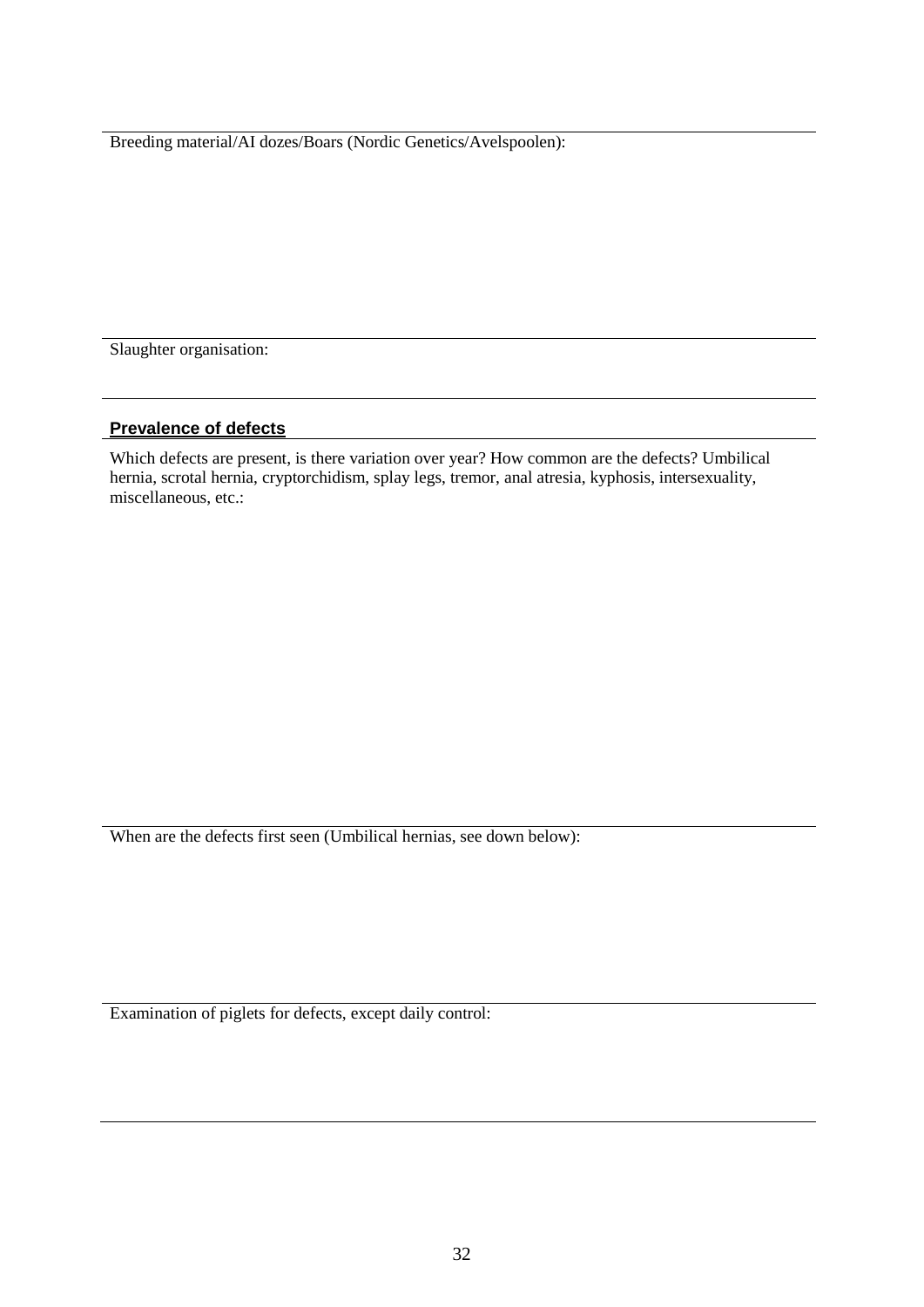Control of causes of stillborn piglets/causes of death:

Control of growers/fattening pigs, except daily control, for example control a week before delivery:

Any marking of defect pigs:

#### **Male piglets:**

Catration method/Routines for castration. Any control of the umbilical region at castration:

Management of scrotal hernias/cryptorchid piglets at time of castration (culling/stitching/veterinarian surgery e.tc.):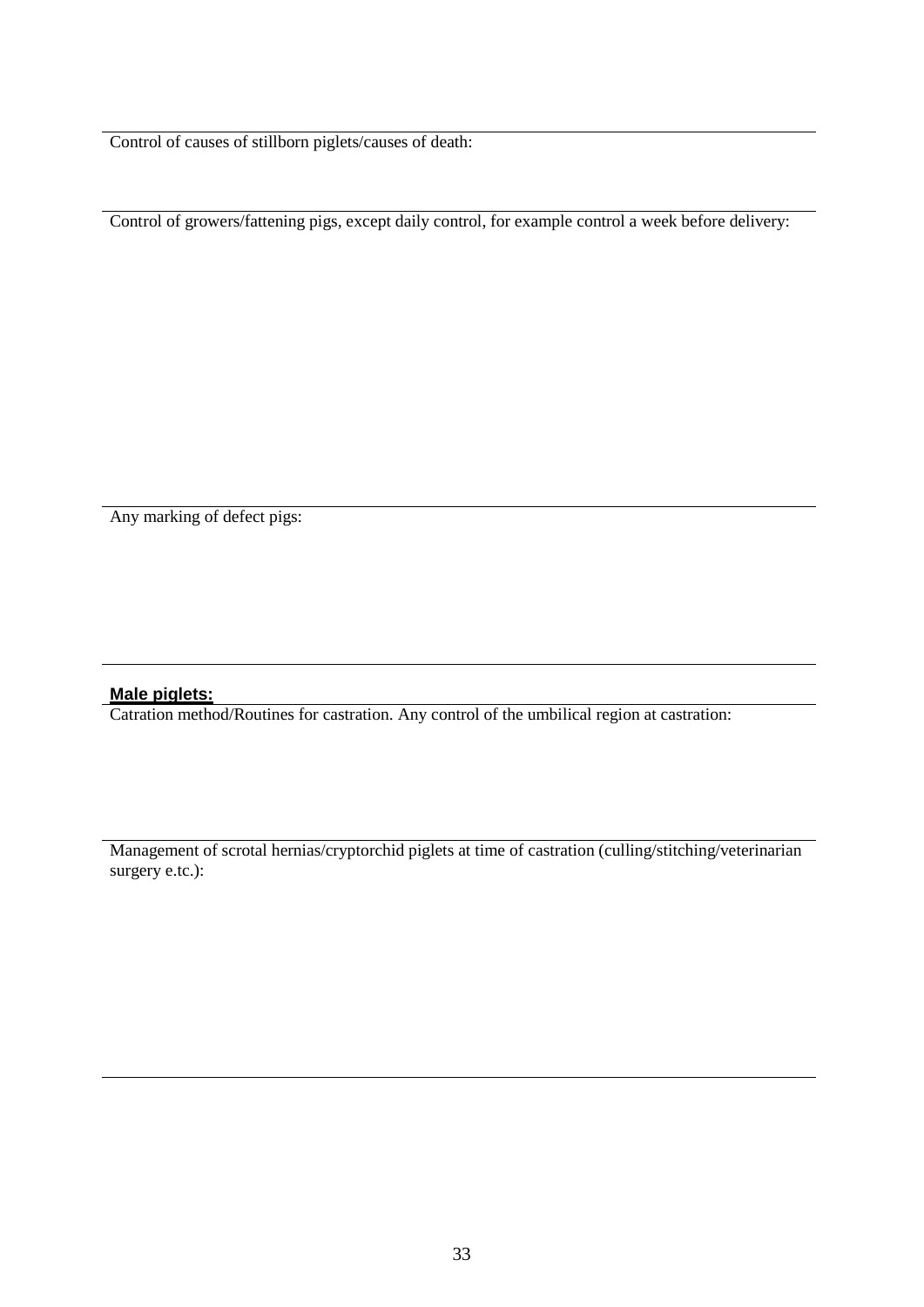#### **Delivery**

External agreement, any agreement on delivery of growers with defects:

How are defect growers raised to fattening pigs in specialized piglet producing farms, for example scrotal hernias, not castrated male pigs, e.t.c:

Any possibilies to raise growers that cannot be sold to fattening pig producers:

**Umbilical hernia**, when are they first seen, how do you handle pigs with umbilical hernia? What is your opinion about the background and reason to umbilical hernia?

#### **Replacement gilts**

Strategy for raising gilts? Housing/Management?

Selection and control of gilts, at what ages are the selections done? Most common defect present/ reasons for excluding gilts from further breeding?